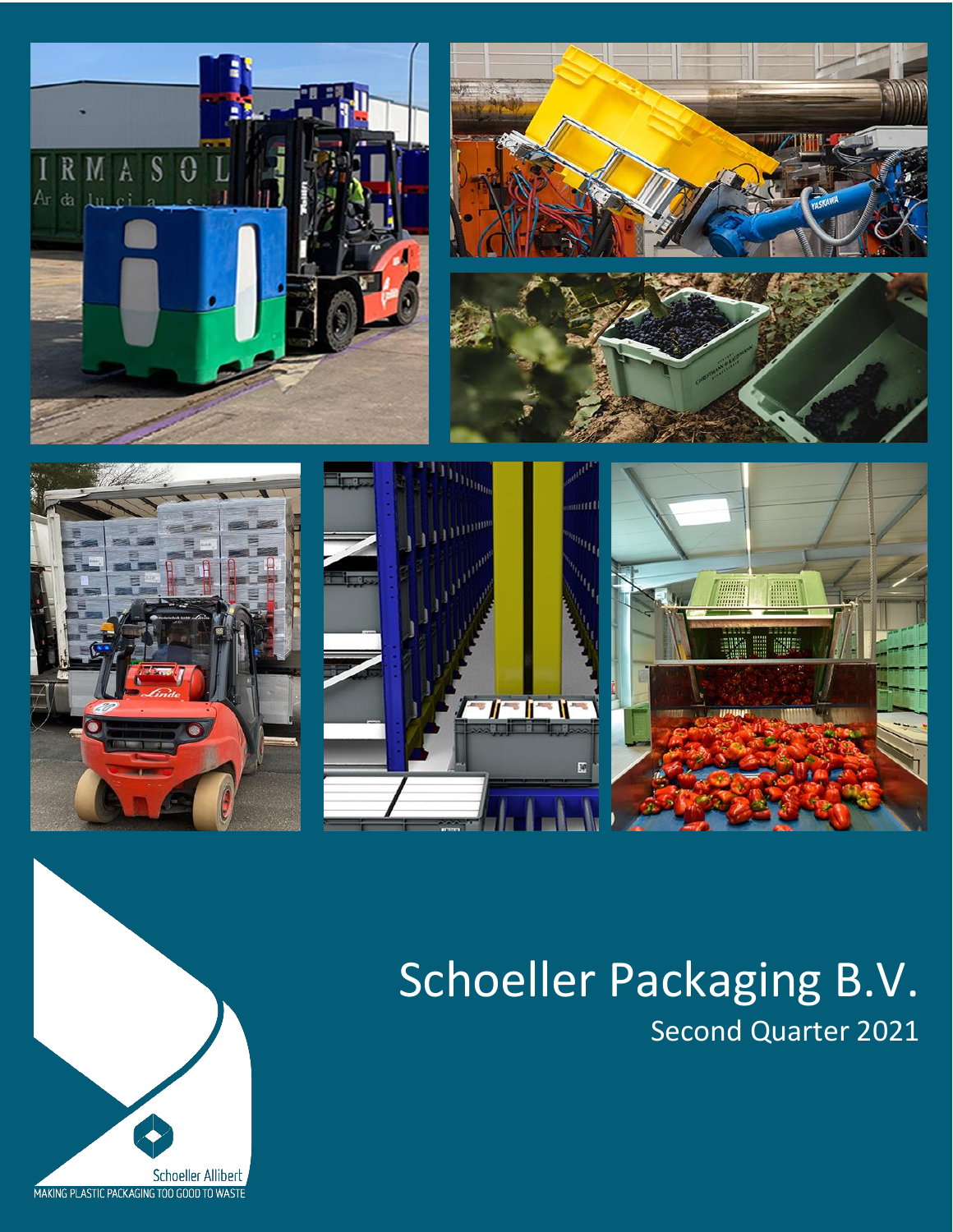## **Schoeller Packaging B.V. Second quarter ended 30 June 2021 Unaudited condensed consolidated interim financial statements**

## **Table of Contents**

**Cautionary statement:** The operating and financial review and certain other sections of this document contain forward looking statements which are subject to risk factors associated with, amongst others, the economic and business circumstances occurring from time to time in the countries and markets in which the Group operates. It is believed that the expectations reflected in these statements are reasonable but they may be affected by a wide range of variables, which could cause actual results to differ materially from those currently anticipated.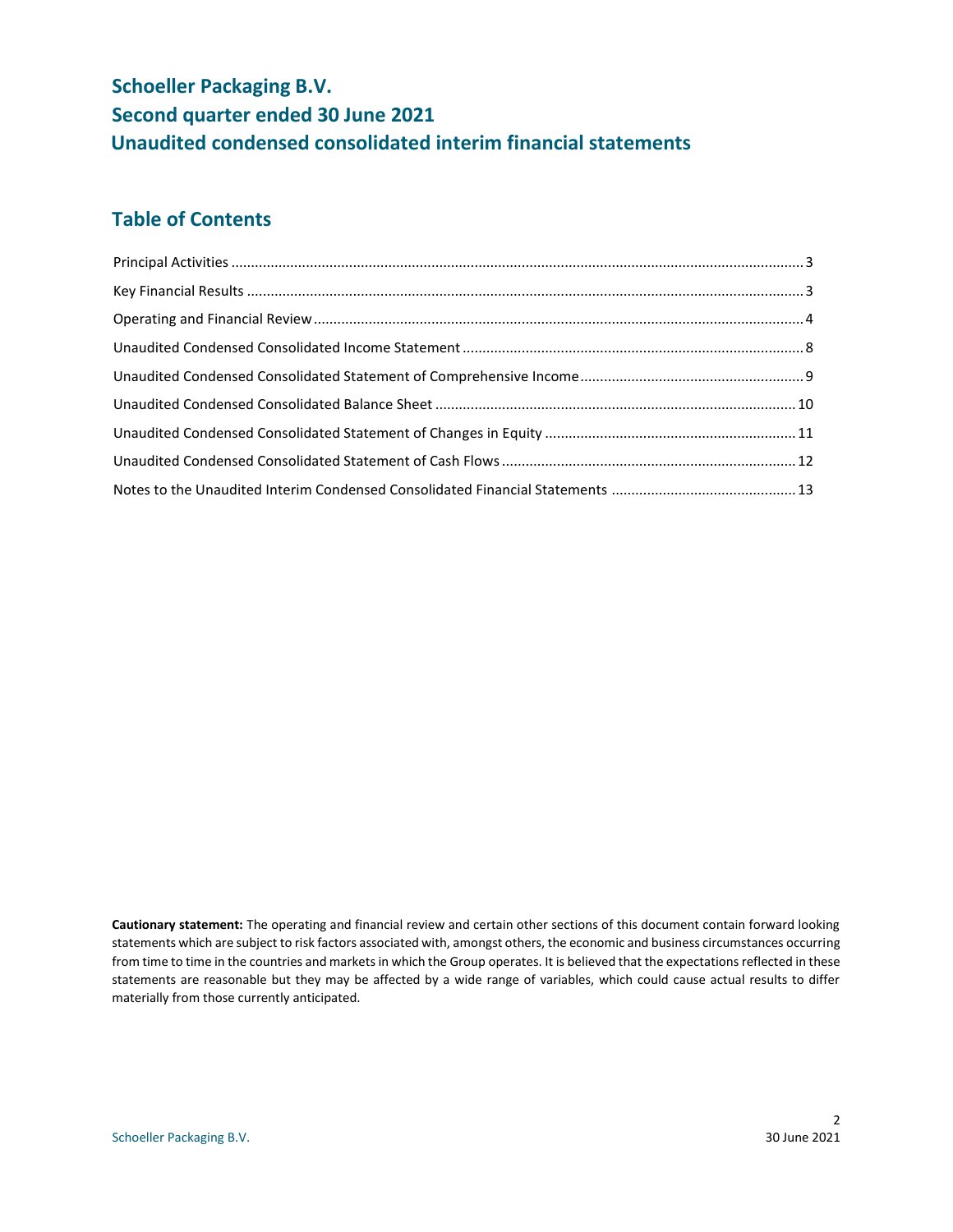### <span id="page-2-0"></span>**Principal Activities**

Schoeller Packaging B.V. (the "Company") and its subsidiaries (collectively, the "Group" or "Schoeller Allibert") is Europe's largest manufacturer of plastic containers and returnable transit packaging (RTP). Schoeller Allibert offers a wide range of products to meet the storage, handling and distribution needs of large and medium sized companies on a local, regional and global level. Schoeller Allibert employs approximately 2,000 people with the majority employed in Europe, where the Group has production and sales activities in over 20 countries.

Schoeller Allibert's products include tough stacking containers, rigid pallet containers (RPCs) for secure distribution, heavy-duty rigid and folding large containers (FLCs), pallets and dollies which have been designed to protect small, large or unusually shaped components; to timely deliver goods and, thanks to foldable or stackable units to save valuable space on return journeys. Manufactured to precise dimensions, to fit and function seamlessly with all handling equipment, Schoeller Allibert's containers are the ideal handling medium for automated warehouses and distribution centers. They promote a reliable and consistent flow, withstanding heavy unit loads and allow fast movement through automated storage and retrieval systems, thereby helping customers to speed handling operations, reduce logistics costs and eliminate packaging waste.

Schoeller Allibert has extensive expertise in a range of industries, including agriculture, automotive, food and food processing, beverage, retail, industrial manufacturing and pooling. With more than 50 years of experience in developing industrial reusable packaging, Schoeller Allibert has built leading market positions by understanding its target industry sectors and applying extensive expertise to design and implement customized industrial reusable packaging solutions that address industry specific handling, logistics, storage and retrieval requirements.

### <span id="page-2-1"></span>**Key Financial Results**

|                                           | <b>THREE MONTHS ENDED 30 JUNE</b> |          |         | <b>SIX MONTHS ENDED 30 JUNE</b> |
|-------------------------------------------|-----------------------------------|----------|---------|---------------------------------|
| <b>EUR'000</b>                            | 2021                              | 2020     | 2021    | 2020                            |
|                                           |                                   |          |         |                                 |
| Revenue                                   | 142,680                           | *134.710 | 271.027 | $*255,631$                      |
| Revenue growth                            | 5.9%                              | $-0.9\%$ | 6.0%    | 4.4%                            |
| Operating profit                          | 5,199                             | 9,139    | 10,151  | 11,411                          |
| Operating profit as % revenue             | 3.6%                              | 6.8%     | 3.7%    | 4.5%                            |
| <b>Adjusted EBITDA</b>                    | 16,060                            | 19,645   | 32,054  | 31,740                          |
| EBITDA as a % of revenue                  | 11.3%                             | 14.6%    | 11.8%   | 12.4%                           |
| Profit (loss) before income taxes         | (1, 479)                          | 4,253    | (3,003) | 637                             |
| Net capital expenditure                   | 9,892                             | 4,640    | 20,072  | 18,690                          |
| Net capital expenditure as a % of revenue | 6.9%                              | 3.4%     | 7.4%    | 7.3%                            |
| Cash generated from operations            | 9,133                             | 18.319   | 18,958  | 26.739                          |

The table below shows the Group's key consolidated financial results for the three and six months ended 30 June 2021 and 2020:

\*Figures are restated following a re-measurement of principal versus agent accounting for a customer contract. In 2020, a customer contract has been re-assessed and contrary to prior year when it was treated under the assumption that the Group is a principal, it has been deemed that the Group acts as an agent under IFRS 15 guidance.

The table below shows the Group's key other financial metrics as at 30 June 2021 and 31 December 2020:

|                                       |         | AS AT 30 JUNE JUNE AS AT 31 DECEMBER |
|---------------------------------------|---------|--------------------------------------|
| <b>EUR'000</b>                        | 2021    | 2020                                 |
|                                       |         |                                      |
| Net working capital                   | (8,030) | (17,620)                             |
| Cash and cash equivalents             | 10,737  | 33,500                               |
| <b>Total net loans and borrowings</b> | 318,851 | 299,688                              |

Net working capital is defined as current assets (excluding cash and cash equivalents and receivables from related parties) less current liabilities (excluding current portion of loans and borrowings, bank overdrafts and payables due from related parties).

Cash and cash equivalents is defined as cash and cash equivalents on the balance sheet less bank overdrafts.

Net loans and borrowings are defined as total current and non-current loans and borrowings less cash and cash equivalents.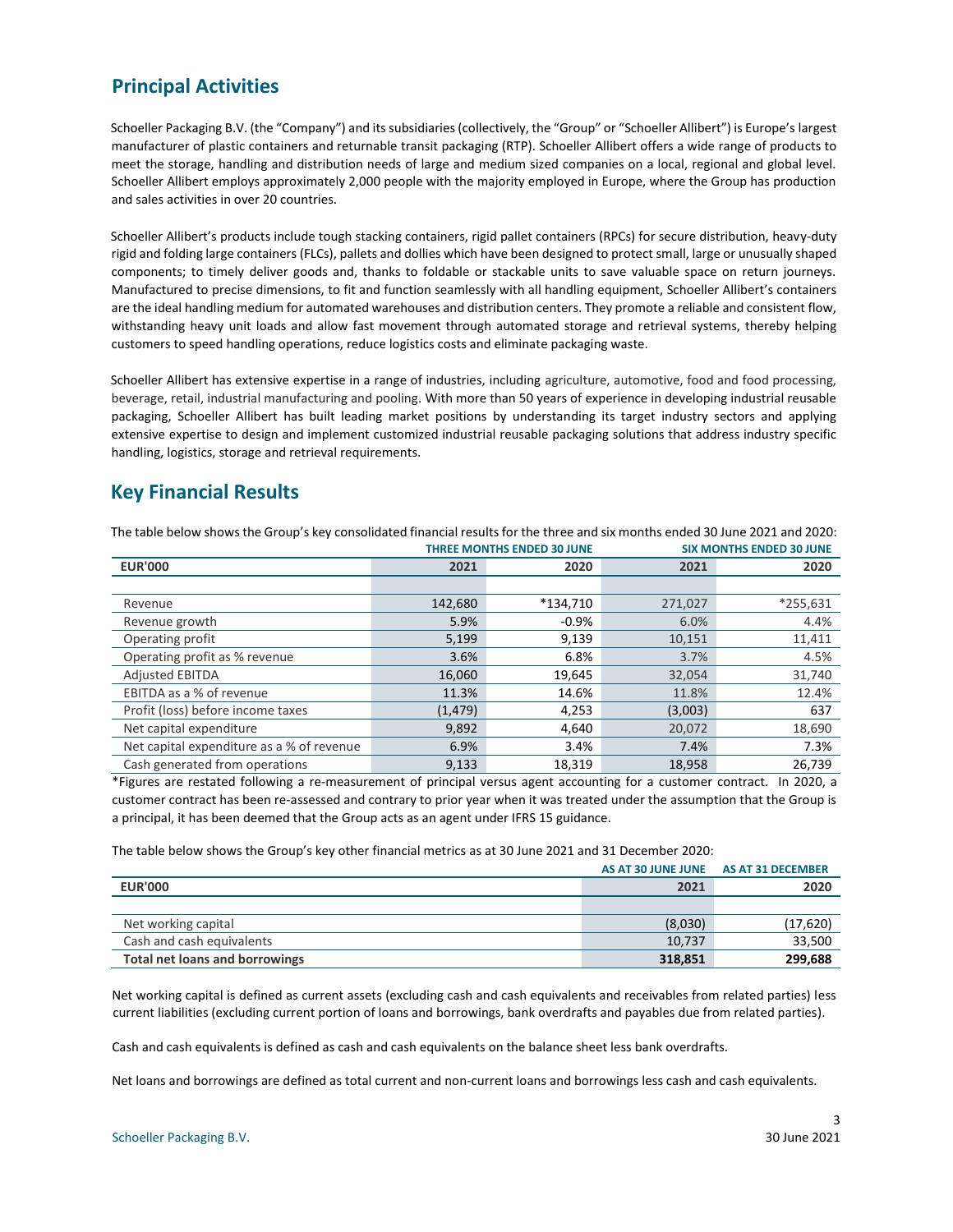### <span id="page-3-0"></span>**Operating and Financial Review**

#### **Revenue**

The table below shows the Group's operating segment revenue for the three and six months ended 30 June 2021 and 2020:

|                          |         | <b>THREE MONTHS ENDED 30 JUNE</b> |         | <b>SIX MONTHS ENDED 30 JUNE</b> |
|--------------------------|---------|-----------------------------------|---------|---------------------------------|
| <b>EUR'000</b>           | 2021    | 2020                              | 2021    | 2020                            |
|                          |         |                                   |         |                                 |
| Northern Europe          | 27,326  | 32,787                            | 52,176  | 58,956                          |
| Central Europe           | 53,083  | 51,188                            | 99,295  | 101,703                         |
| Southern Europe          | 27,745  | 27,246                            | 50,207  | 48,972                          |
| United States of America | 20,383  | 13,388                            | 41,904  | 26,176                          |
| All Other Segments       | 14,143  | $*10,101$                         | 27,445  | *19,554                         |
| <b>Total revenue</b>     | 142,680 | $*134.710$                        | 271.027 | *255.361                        |

\*Figures are restated following a re-measurement of principal versus agent accounting for a customer contract. In 2020, a customer contract has been re-assessed and contrary to prior year when it was treated under the assumption that the Group is a principal, it has been deemed that the Group acts as an agent under IFRS 15 guidance.

Operating segments are aggregated to the following reportable segments which include:

- ь Northern Europe: Includes the manufacturing of RTP products and the sale thereof in the Netherlands and Belgium, UK and Ireland, Sweden, Finland, Latvia, Ukraine and Russia.
- × Central Europe: Includes the manufacturing of RTP products and the sale thereof in Germany, Austria, Switzerland, Czech Republic, Romania, Slovakia, Hungary and Poland.
- Southern Europe: Includes the manufacturing of RTP products and the sale thereof in France, Italy, Spain and Portugal.
- э United States of America (USA): Includes the manufacturing of RTP products and the sale thereof in the United States of America.
- D All Other Segments: Includes pooling services and sale of products and technical support in Asia and South America.

Revenue in Northern Europe decreased by EUR 5,461 thousand, or 16.7%, to EUR 27,326 thousand for the three months ended 30 June 2021 from EUR 32,787 thousand for the three months ended 30 June 2020. This decrease in revenue was primarily attributable to lower volumes in pooling industry in the quarter partially offset by volume recovery in Automotive and increased pricing across all markets.

Revenue in Central Europe increased by EUR 1,895 thousand, or 3.7%, from EUR 51,188 thousand for the three months ended 30 June 2020 to EUR 53,083 thousand for the three months ended 30 June 2021. This increase in revenue was driven by positive price development and higher performance in the industrial manufacturing and traders partially offset by lower sales in the beverage market.

Revenue in the Southern Europe increased by EUR 498 thousand, or 1.8%, from EUR 27,247 thousand for the three months ended 30 June 2020 to EUR 27,745 thousand for the three months ended 30 June 2021. This increase was mainly coming from price increases and higher sales in automotive market, partially offset by volume drop in multiple markets.

Revenue in the USA increased by EUR 6,995 thousand, or 52.2%, from EUR 13,388 thousand for the three months ended 30 June 2020 to EUR 20,383 thousand for the three months ended 30 June 2021. This increase was attributable to higher pooling volumes and increased sales price related to pass through of higher resin prices.

Revenue in all Other Segments increased by EUR 4,044 thousand, or 40.0%, from EUR 10,101 thousand for the three months ended 30 June 2020 to EUR 14,144 thousand for the three months ended 30 June 2021. This increase is attributable to higher revenues from the international business.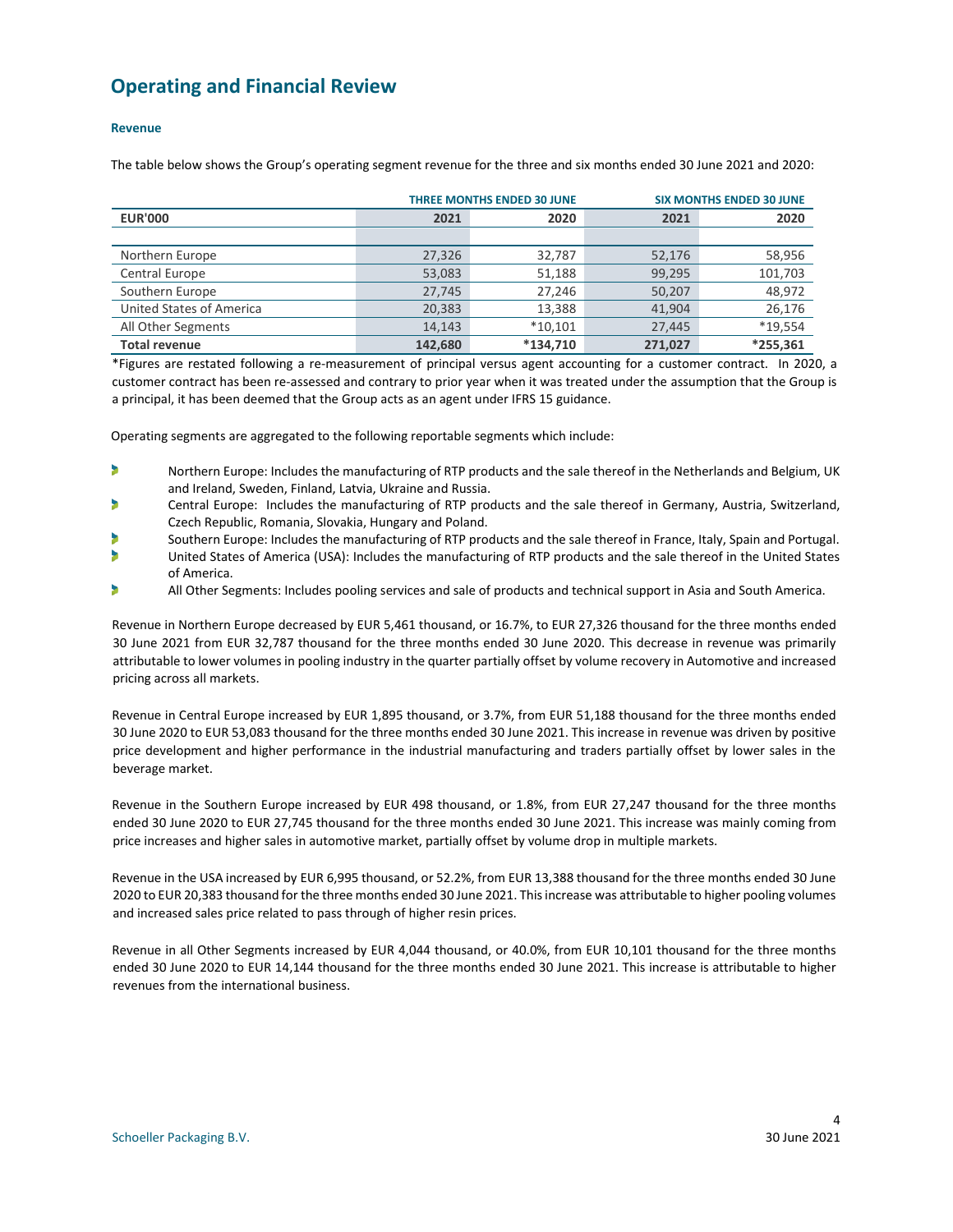#### **Operating result**

|                  |       | <b>THREE MONTHS ENDED 30 JUNE</b> |        | <b>SIX MONTHS ENDED 30 JUNE</b> |
|------------------|-------|-----------------------------------|--------|---------------------------------|
| EUR'000          | 2021  | 2020                              | 2021   | 2020                            |
|                  |       |                                   |        |                                 |
| Operating profit | 5.199 | 9.138                             | 10,151 | 11.411                          |

Operating profit decreased by EUR 3,939 thousand to EUR 5,199 thousand for the three months ended 30 June 2021 compared to EUR 9,138 thousand for the three months ended 30 June 2020. The lower profit resulted mainly from higher raw material prices partially offset by higher revenues.

The following table shows a breakdown of operating result by geographic segment for the three and six months ended 30 June2021 and 2020:

| <b>THREE MONTHS ENDED 30 JUNE</b> |       |       |          | <b>SIX MONTHS ENDED 30 JUNE</b> |
|-----------------------------------|-------|-------|----------|---------------------------------|
| <b>EUR'000</b>                    | 2021  | 2020  | 2021     | 2020                            |
|                                   |       |       |          |                                 |
| Northern Europe                   | (87)  | 3,642 | 1,981    | 4,321                           |
| Central Europe                    | 3,675 | 3,058 | 5,198    | 6,521                           |
| Southern Europe                   | (531) | 925   | (1, 410) | (279)                           |
| United States of America          | 1,184 | (316) | 2,580    | 928                             |
| All Other Segments                | 958   | 1,829 | 1,802    | (80)                            |
| <b>Operating profit</b>           | 5,199 | 9,138 | 10,151   | 11,411                          |

#### **Adjusted EBITDA**

The Company discloses Adjusted EBITDA as a non-IFRS performance measure. The Group defines Adjusted EBITDA as the operating result for the year excluding depreciation, amortisation and impairment, adjusting items and shareholder management fees. Items are disclosed as adjusting where it is necessary to do so to provide further understanding of the financial performance of the Group.

Adjusting items are items of income or expense arising from circumstances or events such as business combinations, closure of manufacturing locations, litigation settlements, certain shareholder exit fees or other items, that in all cases are assessed by management as material, non-recurring and requiring separate disclosure due to the significance of their nature or amount

|                                     | <b>THREE MONTHS ENDED 30 JUNE</b> |        |        | <b>SIX MONTHS ENDED 30 JUNE</b> |
|-------------------------------------|-----------------------------------|--------|--------|---------------------------------|
| <b>EUR'000</b>                      | 2021                              | 2020   | 2021   | 2020                            |
|                                     |                                   |        |        |                                 |
| Operating profit                    | 5,199                             | 9,138  | 10,151 | 11,411                          |
| Adjusting items                     | 1,206                             | 607    | 2.642  | 1,544                           |
| Shareholder management fees         | -                                 | 750    |        | 1,000                           |
| Depreciation and impairment expense | 9,177                             | 8.715  | 18,265 | 16,891                          |
| Amortisation and impairment expense | 478                               | 435    | 996    | 893                             |
| <b>Adjusted EBITDA</b>              | 16,060                            | 19.645 | 32,054 | 31,740                          |

Adjusting items increased by EUR 599 thousand from EUR 607 thousand for three months ended 30 June 2020 to EUR 1,206 thousand for three months ended 30 June 2021.

Adjusting items for three months ended 30 June 2021 relate to non-recurring items arising from:

- EUR 0.5 million of consultancy fees for cost efficiency projects; D
- э EUR 0.4 million of employee severance costs;
- Þ EUR 0.2 million of restructuring costs;
- Þ EUR 0.1 million of Covid-19 related expenses.

Adjusting items for three months ended 30 June 2020 relate to non-recurring items arising from:

- ٠ EUR 0.5 million of employee severance costs;
- Þ EUR 0.1 million provision for restructuring.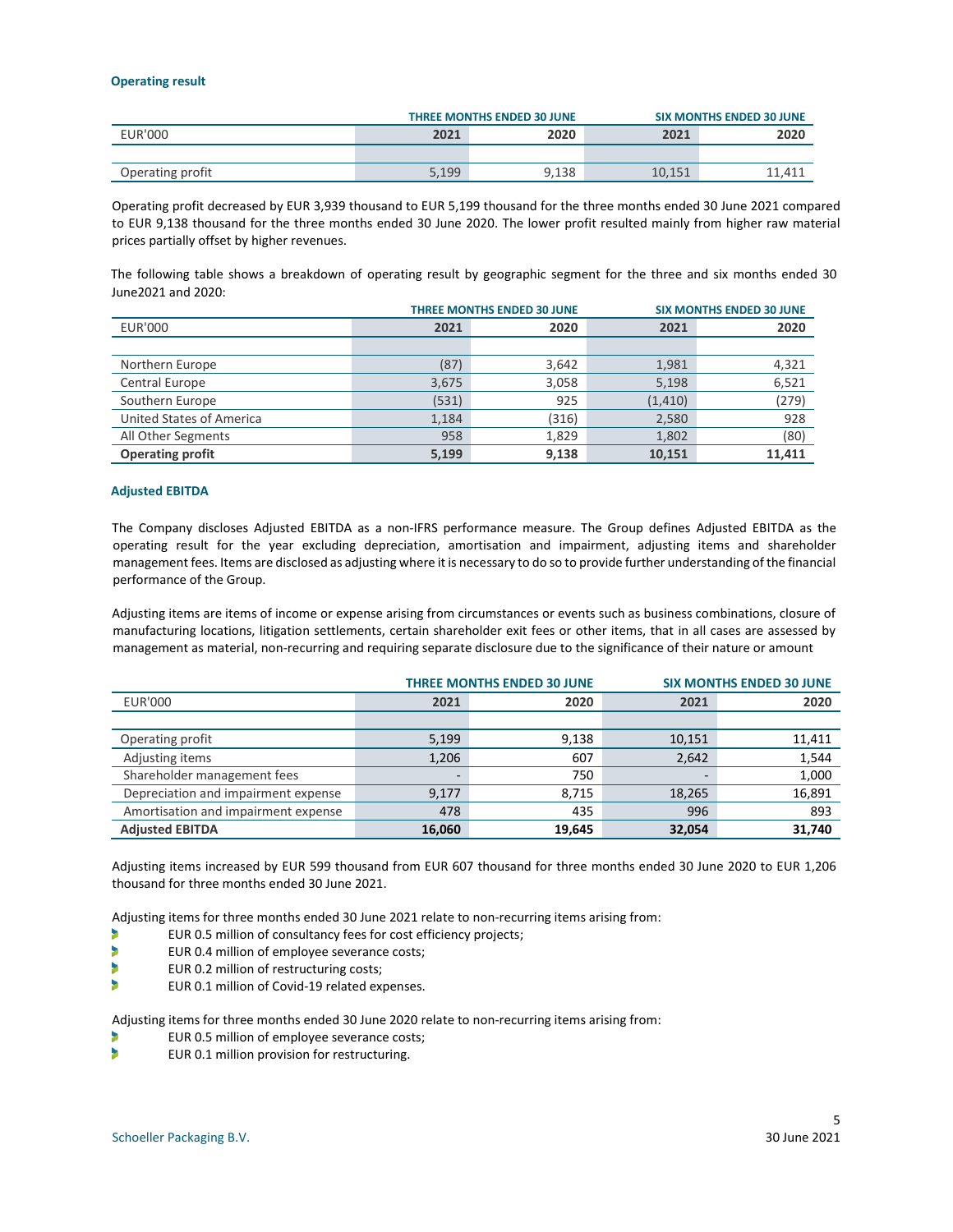#### **Net finance expense**

Net finance expense for the three months ended 30 June 2021 was EUR 6,677 thousand (expense for the three months ended 30 June 2020: EUR 4,875 thousand). Increase in net finance expense is mainly influenced by higher foreign exchange losses.

#### **Profit (loss) before income taxes**

The losses before income taxes was EUR 1,479 thousand for the three months ended 30 June 2021 (the three months ended 30 June 2020: income of EUR 4,253 thousand).

#### **Cash generated from operations**

Cash generated from operations during the three months ended 30 June 2021 amounted to a EUR 9,133 thousand inflow (the three months ended 30 June 2020 EUR 18,321 thousand inflow).

#### **Net capital expenditure**

Net capital expenditure is defined as total acquisition of property, plant and equipment, and intangible assets less proceeds from sale of property, plant and equipment less proceeds from new finance leases.

|                                                     | <b>THREE MONTHS ENDED 30 JUNE</b> |          |           | <b>SIX MONTHS ENDED 30 JUNE</b> |
|-----------------------------------------------------|-----------------------------------|----------|-----------|---------------------------------|
| <b>EUR'000</b>                                      | 2021                              | 2020     | 2021      | 2020                            |
|                                                     |                                   |          |           |                                 |
| Proceeds from sale of property, plant and equipment | 345                               | 59       | 366       |                                 |
| Acquisition of property, plant and equipment        | (9, 247)                          | (3, 499) | (18, 407) | (15, 850)                       |
| Acquisition of intangible assets                    | (990)                             | (1,200)  | (2,031)   | (2,867)                         |
| <b>Net Capital Expenditure</b>                      | (9,892)                           | (4,640)  | (20,072)  | (18,690)                        |

Net capital expenditure was EUR 9,891 thousand outflow for the three months ended 30 June 2021 (the three months ended 30 June 2020: EUR 4,640 thousand outflow), which represented 6.9% of revenue for the three months ended 30 June 2021 (3.4% for the three months ended 30 June 2020). The increase was driven by higher investments in machinery and equipment.

#### **Net working capital**

Net working capital is defined as current assets (excluding cash and cash equivalents and current receivables from related parties) less current liabilities (excluding current portion of loans and borrowings, bank overdrafts and current payables due from related parties).

As of 30 June 2021, the current receivables from related parties were equal to EUR 48 thousand (31 December 2020: 17 thousand) and the current payables due to related parties were equal to EUR 224 thousand (31 December 2020: EUR 162 thousand).

|                                                  | <b>AS AT 30 JUNE</b> | <b>AS AT 31 DECEMBER</b> |
|--------------------------------------------------|----------------------|--------------------------|
| <b>EUR'000</b>                                   | 2021                 | 2020                     |
|                                                  |                      |                          |
| Total current assets                             | 159,607              | 141,104                  |
| Cash and cash equivalents                        | (24, 313)            | (33,500)                 |
| Current receivable from related parties          | (48)                 | (17)                     |
| Total current working capital assets             | 135,246              | 107,587                  |
|                                                  |                      |                          |
| Total current liabiliites                        | 174,403              | 141,669                  |
| <b>Bank overdrafts</b>                           | (13, 576)            |                          |
| Current portion of loans and borrowings          | (17, 327)            | (16, 300)                |
| Current payable from related parties             | (224)                | (162)                    |
| <b>Total current working capital liabiliites</b> | 143,276              | 125,207                  |
|                                                  |                      |                          |
| <b>Net Working Capital</b>                       | (8,030)              | (17, 620)                |

As of 30 June 2021, the Group had a negative net working capital of EUR 8,030 thousand (31 December 2020 negative net working capital of EUR 17,620 thousand).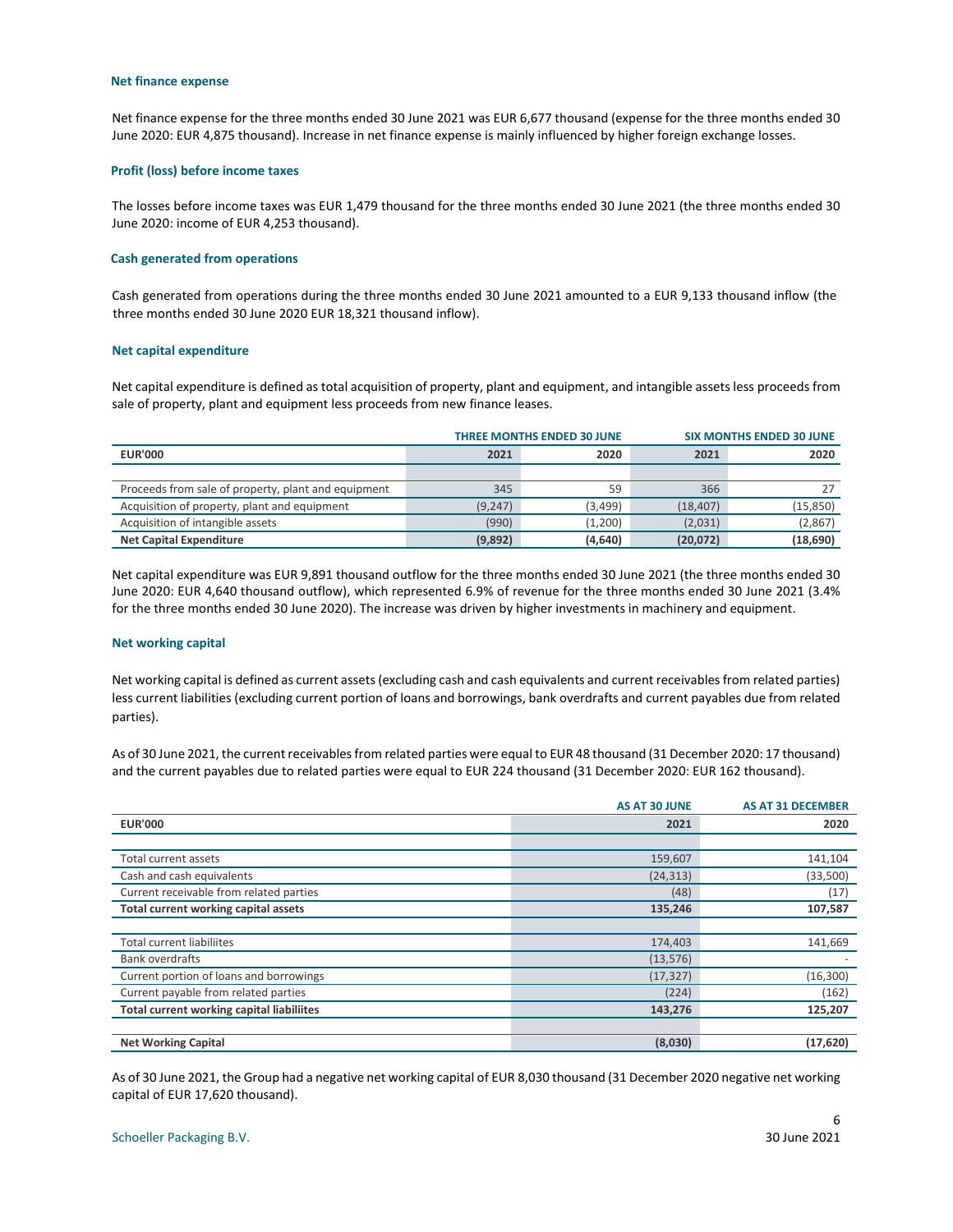#### **Cash and cash equivalents**

Cash and cash equivalents is defined as cash and cash equivalents less bank overdrafts. As of 30 June 2021, the Group had cash and cash equivalents of EUR 10,737 thousand (31 December 2020: EUR 33,500 thousand) on its balance sheet.

|                           | AS AT 30 JUNE | AS AT 31 DECEMBER |
|---------------------------|---------------|-------------------|
| <b>EUR'000</b>            | 2021          | 2020              |
|                           |               |                   |
| Cash and cash equivalents | 24,313        | 33,500            |
| Bank overdrafts           | (13, 576)     |                   |
| Cash and cash equivalents | 10,737        | 33,500            |

As at 30 June 2021, the Group had one revolving credit facility of EUR 30 million (31 December 2020: EUR 30 million). As at 30 June 2021 we have drawn EUR 14.8 million (31 December 2020: EUR 1.6 million) against this credit facility.

#### **Total net loans and borrowings**

Net loans and borrowings is defined as total current and non-current loans and borrowings excluding deferred financing costs less cash and cash equivalents, which increased to EUR 318.9 million as at 30 June 2021 (31 December 2020 EUR 299.7 million).

|                                                     | <b>AS AT 30 JUNE</b> | <b>AS AT 31 DECEMBER</b> |
|-----------------------------------------------------|----------------------|--------------------------|
| <b>EUR'000</b>                                      | 2021                 | 2020                     |
|                                                     |                      |                          |
| Senior secured note                                 | 250,000              | 250,000                  |
| Lease liabilities                                   | 47,329               | 50,418                   |
| Other credit institutions                           | 22,590               | 23,578                   |
| Total debt excl shareholder credit facility         | 319,919              | 323,996                  |
| Shareholder credit facility (incl accrued interest) | 9,669                | 9,192                    |
| Total debt incl shareholder credit facility         | 329,588              | 333,188                  |
| Total deferred financing costs                      | (4, 741)             | (5,627)                  |
| Total loans and borrowings as per note 12           | 324,847              | 327,561                  |

| <b>EUR'000</b>                            | 2020     | 2020    |
|-------------------------------------------|----------|---------|
|                                           |          |         |
| Total loans and borrowings as per note 12 | 324.847  | 327,561 |
| Less: Total deferred financing costs      | (4, 741) | (5,627) |
| Cash and cash equivalents                 | 10.737   | 33,500  |
| Net loans and borrowings                  | 318,851  | 299,688 |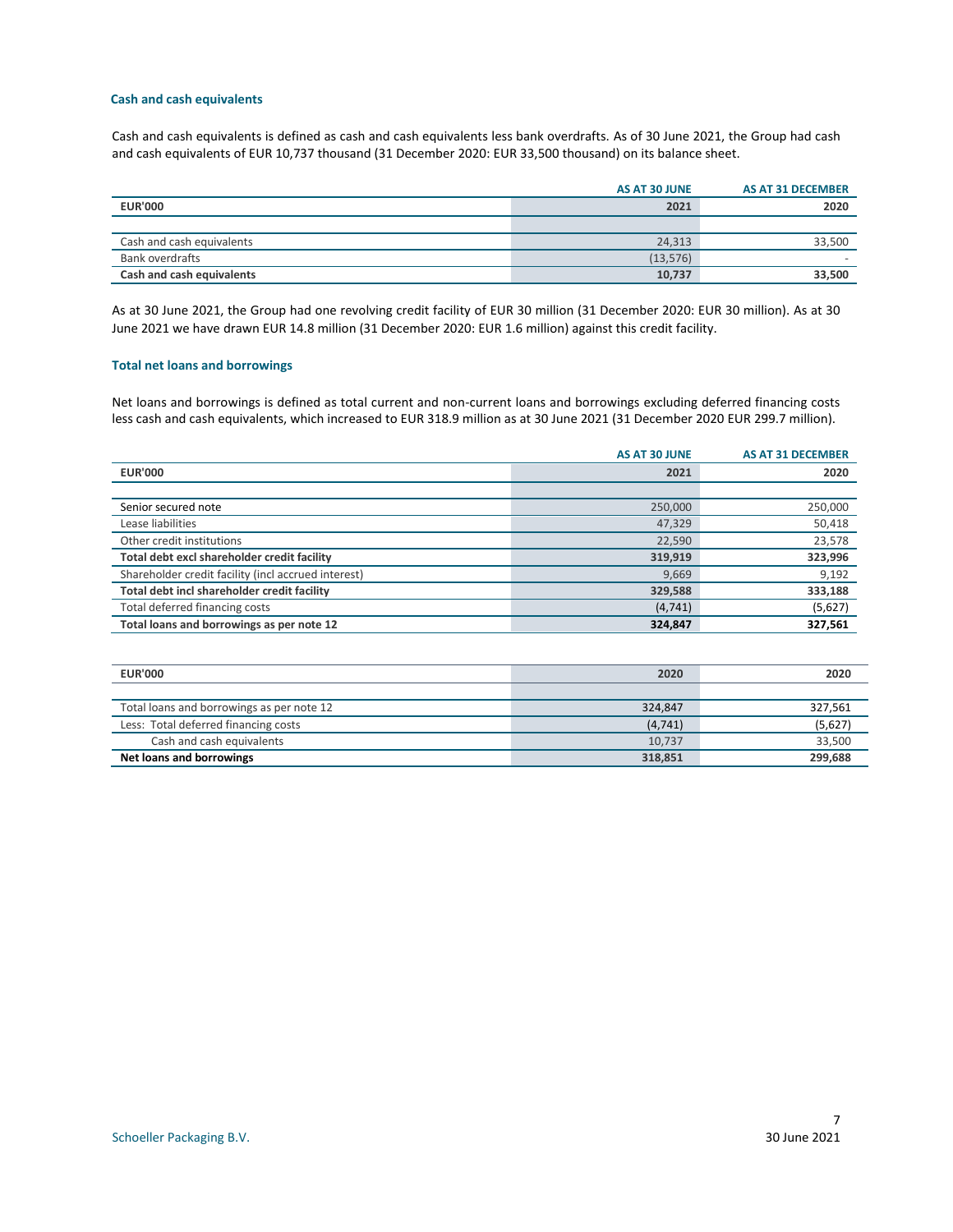### <span id="page-7-0"></span>**Unaudited Condensed Consolidated Income Statement**

|                                                 |             |            | <b>THREE MONTHS ENDED 30 JUNE</b> | <b>SIX MONTHS ENDED 30 JUNE</b> |               |  |
|-------------------------------------------------|-------------|------------|-----------------------------------|---------------------------------|---------------|--|
| <b>EUR'000</b>                                  | <b>Note</b> | 2021       | 2020                              | 2021                            | 2020          |  |
| Revenue                                         | 8           | 142,680    | *134,710                          | 271,027                         | *255,631      |  |
| Other income (loss)                             |             | (167)      | 23                                | (157)                           | (8)           |  |
| <b>Total revenue</b>                            |             | 142,513    | 134,733                           | 270,870                         | 255,623       |  |
| Raw materials and consumables used              |             | (73, 814)  | $*(64,356)$                       | (131, 351)                      | $*(119, 241)$ |  |
| Costs for subcontracting                        |             | (842)      | (242)                             | (2,028)                         | (709)         |  |
| Employee benefit expense                        |             | (32, 467)  | (31, 235)                         | (66, 325)                       | (64,096)      |  |
| Other operating costs                           |             | (20, 536)  | (20, 611)                         | (41, 754)                       | (42, 381)     |  |
| Depreciation and impairment expense             |             | (9, 177)   | (8, 715)                          | (18, 265)                       | (16, 891)     |  |
| Amortisation and impairment expense             |             | (478)      | (435)                             | (996)                           | (893)         |  |
| <b>Total operating expenses</b>                 |             | (137, 314) | (125, 594)                        | (260, 719)                      | (244, 211)    |  |
|                                                 |             |            |                                   |                                 |               |  |
| <b>Operating profit</b>                         |             | 5,199      | 9,138                             | 10,151                          | 11,411        |  |
|                                                 |             |            |                                   |                                 |               |  |
| Finance income                                  | 10          | 46         | 1,226                             | 94                              | 1,605         |  |
| Finance expense                                 | 10          | (6, 723)   | (6, 101)                          | (13, 248)                       | (12, 369)     |  |
| <b>Net Finance Expense</b>                      | 10          | (6, 677)   | (4, 875)                          | (13, 154)                       | (10, 764)     |  |
| Share in result of equity accounted investments |             |            | (10)                              |                                 | (10)          |  |
| Profit (loss) before income taxes               |             | (1, 478)   | 4,253                             | (3,003)                         | 637           |  |
| Income tax                                      | 11          | (506)      | (1, 355)                          | (1, 352)                        | (1, 458)      |  |
| Profit (loss) for the period                    |             | (1,984)    | 2,898                             | (4, 356)                        | (820)         |  |
|                                                 |             |            |                                   |                                 |               |  |
| Attributable to:                                |             |            |                                   |                                 |               |  |
| Owners of the Company                           |             | (2,066)    | 2,748                             | (4, 384)                        | (794)         |  |
| Non-controlling interests                       |             | 82         | 150                               | 28                              | (26)          |  |

\*Figures are restated following a re-measurement of principal versus agent accounting for a customer contract. In 2020, a customer contract has been re-assessed and contrary to prior year when it was treated under the assumption that the Group is a principal, it has been deemed that the Group acts as an agent under IFRS 15 guidance.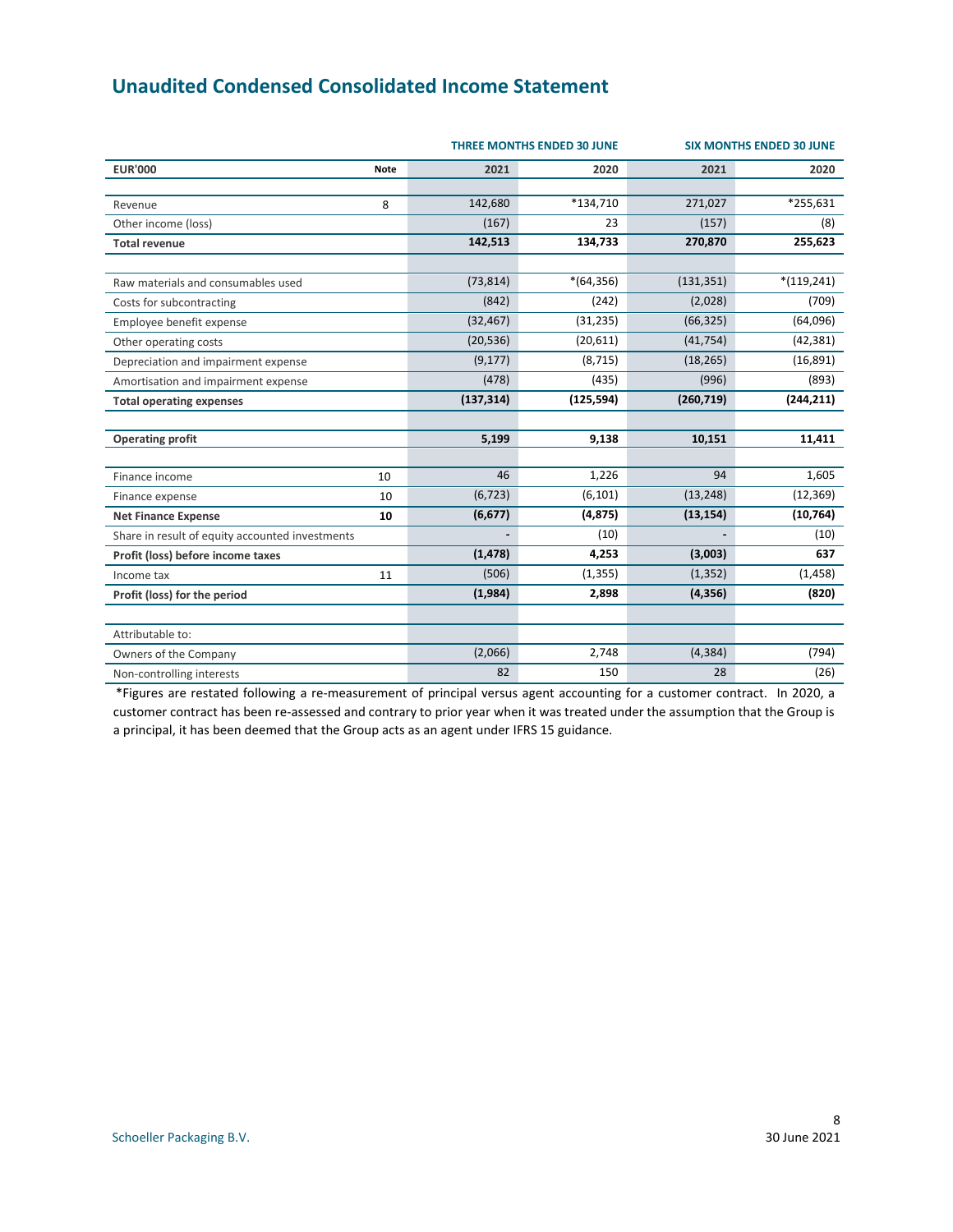# <span id="page-8-0"></span>**Unaudited Condensed Consolidated Statement of Comprehensive Income**

|                                                                              |          | <b>THREE MONTHS ENDED 30 JUNE</b> | <b>SIX MONTHS ENDED 30 JUNE</b> |         |  |  |  |
|------------------------------------------------------------------------------|----------|-----------------------------------|---------------------------------|---------|--|--|--|
| <b>EUR'000</b>                                                               | 2021     | 2020                              | 2021                            | 2020    |  |  |  |
|                                                                              |          |                                   |                                 |         |  |  |  |
| Profit (loss) for the period                                                 | (1,984)  | 2,898                             | (4, 356)                        | (820)   |  |  |  |
|                                                                              |          |                                   |                                 |         |  |  |  |
| Items that may be reclassified subsequently<br>to profit or loss:            |          |                                   |                                 |         |  |  |  |
| Foreign currency translation differences -<br>foreign operations, net of tax | (304)    | 1,997                             | 1,989                           | (2,863) |  |  |  |
| Total comprehensive loss for the period,<br>net of income tax                | (2, 288) | 4,895                             | (2, 367)                        | (3,683) |  |  |  |
|                                                                              |          |                                   |                                 |         |  |  |  |
| Attributable to:                                                             |          |                                   |                                 |         |  |  |  |
| Owners of the Company                                                        | (2,320)  | 4,910                             | (2,376)                         | (3,584) |  |  |  |
| Non-controlling interests                                                    | 32       | (15)                              | 8                               | (99)    |  |  |  |
|                                                                              |          |                                   |                                 |         |  |  |  |
| Total comprehensive loss for the period                                      | (2,288)  | 4,895                             | (2, 367)                        | (3,683) |  |  |  |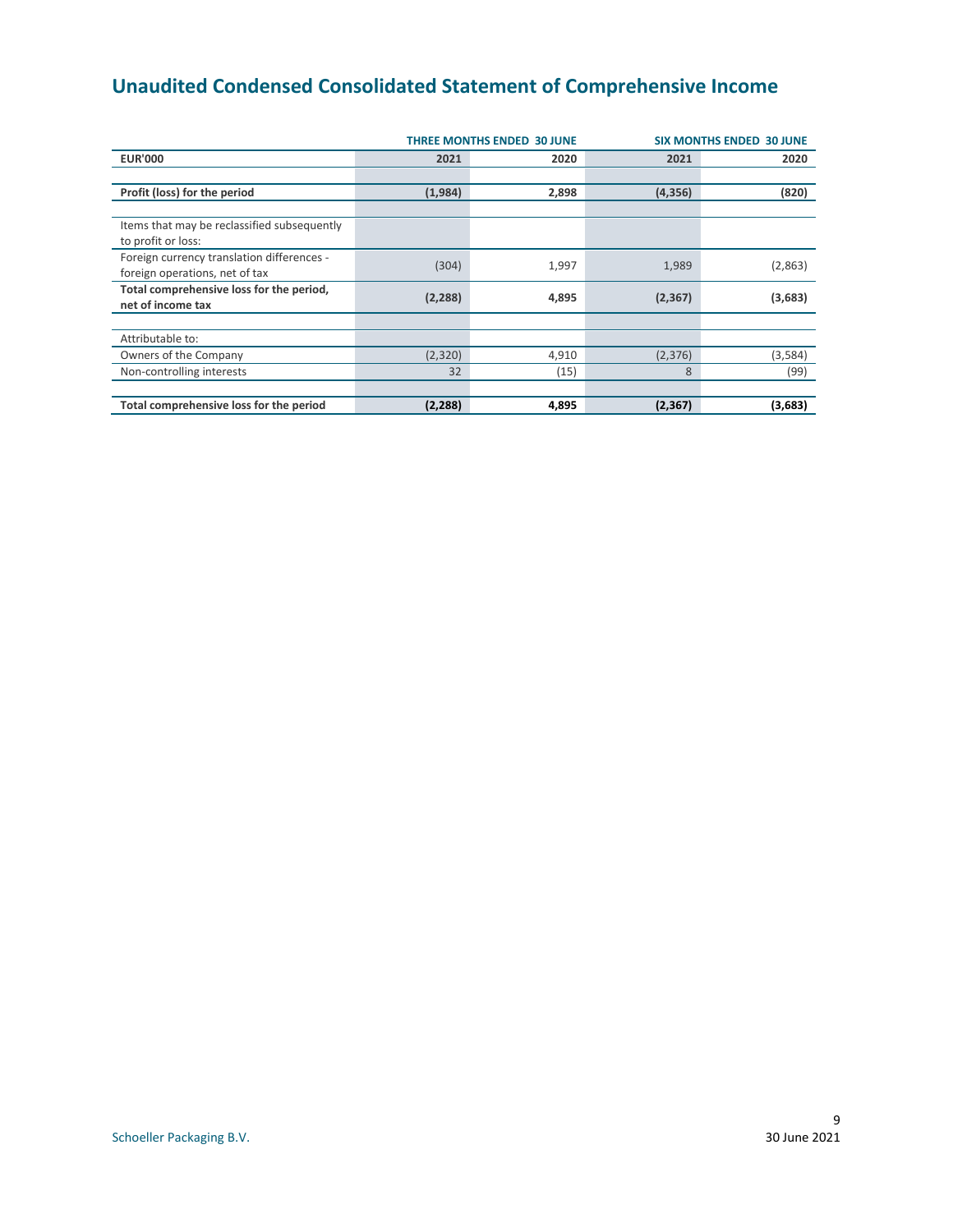# <span id="page-9-0"></span>**Unaudited Condensed Consolidated Balance Sheet**

| <b>EUR'000</b><br><b>Note</b>                | 2021           |            |
|----------------------------------------------|----------------|------------|
|                                              |                | 2020       |
|                                              |                |            |
| <b>ASSETS</b>                                |                |            |
| Non-current assets                           |                |            |
| Property, plant and equipment                | 124,670        | 119,353    |
| Right of use assets                          | 53,494         | 52,824     |
| Intangible assets                            | 14,156         | 13,092     |
| Equity accounted investments                 | 845            | 845        |
| Other financial assets                       | 18,061         | 16,727     |
| Deferred income tax assets                   | 12,044         | 12,386     |
| <b>Total non-current assets</b>              | 223,270        | 215,227    |
| Current assets                               |                |            |
| Inventories                                  | 60,407         | 38,021     |
| Trade and other receivables                  | 64,797         | 58,487     |
| Current income tax assets                    | 734            | 709        |
| Prepayments                                  | 9,356          | 10,387     |
| Net Cash and cash equivalents                | 24,313         | 33,500     |
| <b>Total current assets</b>                  | 159,607        | 141,104    |
| <b>TOTAL ASSETS</b>                          | 382,877        | 356,331    |
|                                              |                |            |
| <b>EQUITY</b>                                |                |            |
| Share capital                                | $\overline{a}$ |            |
| Share premium                                | 106,979        | 106,979    |
| Other reserves                               | (144, 346)     | (146, 381) |
| <b>Accumulated deficit</b>                   | (76, 690)      | (72, 306)  |
| Equity attributable to owners of the Company | (114,057)      | (111, 708) |
| Non-controlling interests                    | 1,688          | 1,680      |
| <b>Total equity</b>                          | (112, 369)     | (110, 028) |
|                                              |                |            |
| <b>LIABILITIES</b>                           |                |            |
| Non-current liabilities                      |                |            |
| 12<br>Loans and borrowings                   | 307,520        | 311,185    |
| <b>Employee benefits</b>                     | 8,549          | 8,750      |
| Provisions<br>13                             | 275            | 440        |
| Deferred income tax liabilities              | 4,502          | 4,240      |
| <b>Total non-current liabilities</b>         | 320,846        | 324,615    |
| <b>Current liabilities</b>                   |                |            |
| 12<br>Loans and borrowings                   | 17,327         | 16,375     |
| <b>Bank overdrafts</b>                       | 13,576         |            |
| 13<br>Provisions                             | 481            | 515        |
| Current income tax liabilities               | 1,321          | 1,659      |
| Trade and other payables                     | 141,695        | 123,195    |
| <b>Total current liabilities</b>             | 174,400        | 141,744    |
| <b>Total liabilities</b>                     | 495,246        | 465,359    |
| <b>TOTAL EQUITY AND LIABILITIES</b>          | 382,877        | 356,331    |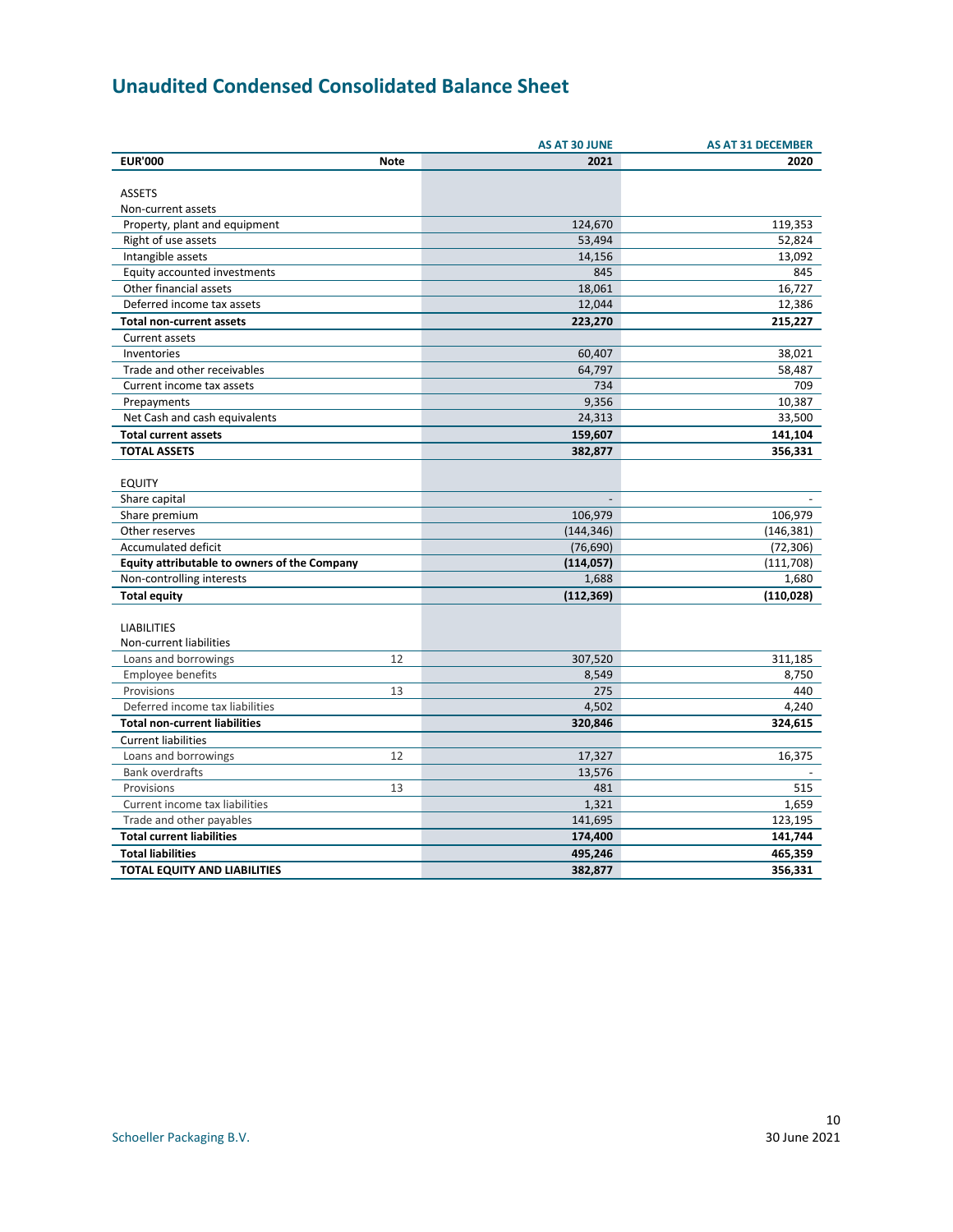# <span id="page-10-0"></span>**Unaudited Condensed Consolidated Statement of Changes in Equity**

| <b>EUR'000</b>                           | Share<br>capital | Share<br>premium | Other<br>reserves | Accumulated<br>deficit | Total      | Non-<br>controlling<br>interest | Total<br>equity |
|------------------------------------------|------------------|------------------|-------------------|------------------------|------------|---------------------------------|-----------------|
|                                          |                  |                  |                   |                        |            |                                 |                 |
| Balance as at 1 January 2021             |                  | 106.979          | (146, 381)        | (72, 306)              | (117, 708) | 1.679                           | (110, 028)      |
| Loss for the period                      | $\qquad \qquad$  |                  |                   | (4, 384)               | (4, 384)   | 28                              | (4, 356)        |
| Foreign currency translation differences |                  | -                | 2.035             | $-$                    | 2.035      | (19)                            | 2,016           |
| - foreign operations; net of income tax  |                  |                  |                   |                        |            |                                 |                 |
| Total comprehensive loss for the year    |                  | ۰.               | 2.035             | (4, 384)               | (2, 349)   | 9                               | (2, 340)        |
| Balance AS AT 30 JUNE 2021               |                  | 106.979          | (144,346)         | (76, 690)              | (114, 057) | 1.688                           | (112, 369)      |

| <b>EUR'000</b>                           | Share<br>capital         | Share<br>premium         | Other<br>reserves | Accumulated<br>deficit | Total      | Non-<br>controlling<br>interest | <b>Total</b><br>equity |
|------------------------------------------|--------------------------|--------------------------|-------------------|------------------------|------------|---------------------------------|------------------------|
|                                          |                          |                          |                   |                        |            |                                 |                        |
| Balance as at 1 January 2020             | $\overline{\phantom{0}}$ | 106.979                  | (142, 881)        | (73, 380)              | (109, 282) | 607                             | (108, 676)             |
| Profit/(loss) for the year               | $\overline{\phantom{a}}$ | $\overline{\phantom{a}}$ | ۰                 | (794)                  | (794)      | (26)                            | (820)                  |
| Foreign currency translation differences | $\overline{\phantom{a}}$ | $\overline{\phantom{a}}$ | (2,790)           |                        | (2,790)    | (73)                            | (2,863)                |
| - foreign operations; net of income tax  |                          |                          |                   |                        |            |                                 |                        |
| Total comprehensive loss for the year    | $\overline{\phantom{0}}$ | $\overline{\phantom{a}}$ | (2,790)           | (794)                  | (3,584)    | (99)                            | (3,683)                |
| Balance AS AT 30 JUNE 2020               | ٠                        | 106.979                  | (145, 671)        | (74, 174)              | (112, 866) | 508                             | (112, 358)             |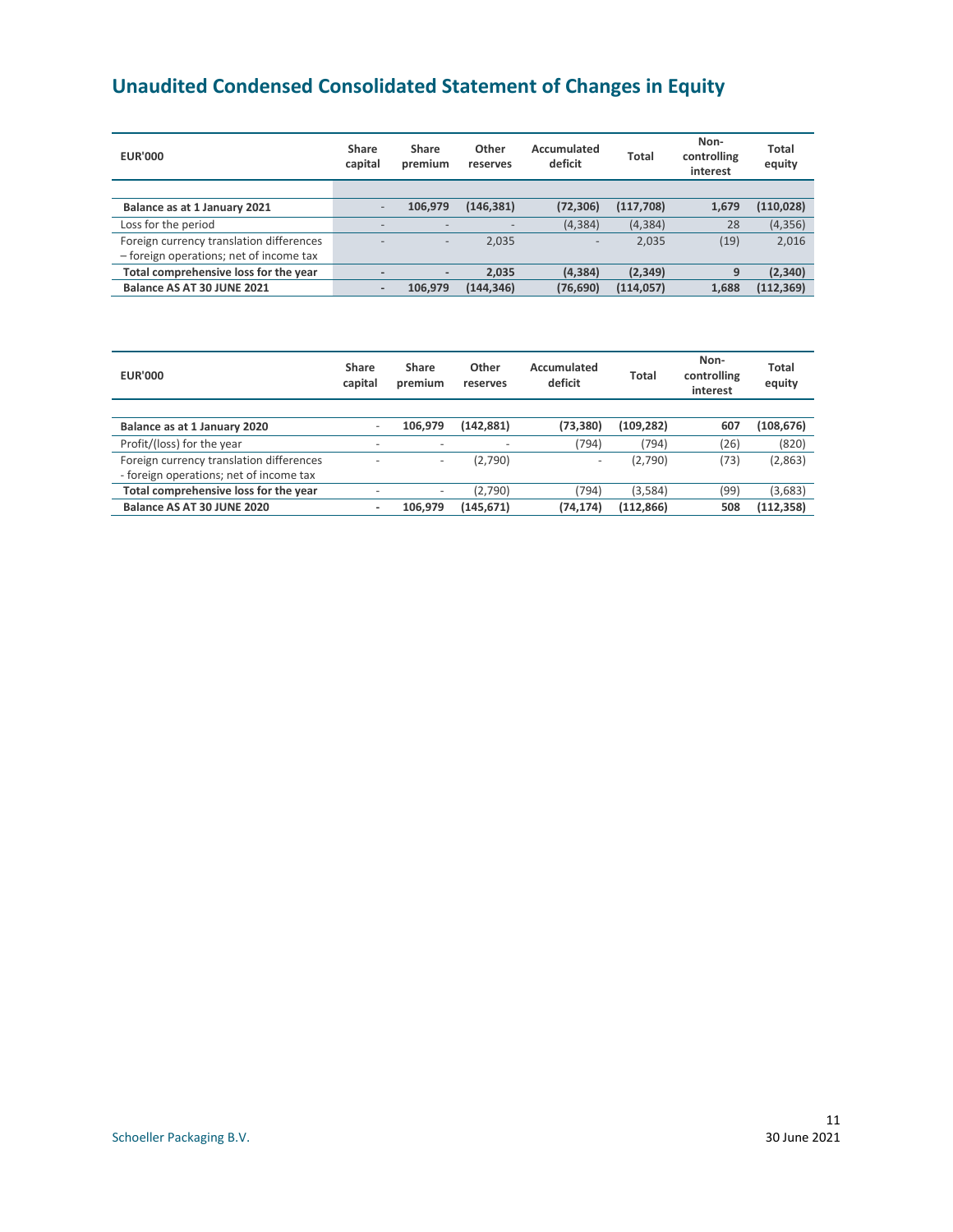# <span id="page-11-0"></span>**Unaudited Condensed Consolidated Statement of Cash Flows**

|                                                                                 |           | <b>THREE MONTHS ENDED 30 JUNE</b> |           | <b>SIX MONTHS ENDED 30 JUNE</b> |  |  |
|---------------------------------------------------------------------------------|-----------|-----------------------------------|-----------|---------------------------------|--|--|
| <b>EUR'000</b>                                                                  | 2021      | 2020                              | 2021      | 2020                            |  |  |
| Operating result for the year                                                   | 5,199     | 9,139                             | 10,151    | 11,412                          |  |  |
| Adjustments for:                                                                |           |                                   |           |                                 |  |  |
| Depreciation of property, plant and                                             | 9,177     | 8,715                             | 18,265    | 16,891                          |  |  |
| equipment and ROUA                                                              |           |                                   |           |                                 |  |  |
| Amortisation of intangible assets                                               | 478       | 435                               | 996       | 893                             |  |  |
| Gain on sale of property, plant and<br>equipment                                | 167       | 23                                | 157       | 8                               |  |  |
| Other non-cash items                                                            | (945)     | 843                               | (813)     | (451)                           |  |  |
| Change in:                                                                      |           |                                   |           |                                 |  |  |
| Inventories                                                                     | (6,920)   | 6,942                             | (21, 865) | 1,018                           |  |  |
| Trade and other receivables                                                     | (9,670)   | (14, 420)                         | (5, 599)  | (3, 454)                        |  |  |
| Prepayments and accrued income                                                  | 117       | 283                               | 1,275     | 2,268                           |  |  |
| Trade and other payables                                                        | 11,869    | 6,059                             | 16,768    | (2,301)                         |  |  |
| Provisions and employee benefits                                                | (339)     | 302                               | (377)     | 548                             |  |  |
| Cash generated from operations                                                  | 9,133     | 18,321                            | 18,958    | 26,741                          |  |  |
| Finance cost paid                                                               | (9,071)   | (9,788)                           | (10, 155) | (10, 692)                       |  |  |
| Income tax paid                                                                 | (715)     | 468                               | (1, 130)  | 186                             |  |  |
| Net cash inflow (outflow) from operating                                        | (653)     | 9,001                             | 7,672     | 16,235                          |  |  |
| activities                                                                      |           |                                   |           |                                 |  |  |
|                                                                                 |           |                                   |           |                                 |  |  |
| Cash flows from investing activities                                            |           |                                   |           |                                 |  |  |
| Proceeds from sale of property, plant and                                       | 345       | 59                                | 366       | 27                              |  |  |
| equipment                                                                       |           |                                   |           |                                 |  |  |
| New long term loans receivable granted                                          | (430)     | 420                               | (1, 215)  | 372                             |  |  |
| Acquisition of property, plant and                                              | (9, 246)  | (3,499)                           | (18, 407) | (15, 850)                       |  |  |
| equipment                                                                       |           |                                   |           |                                 |  |  |
| Acquisition of intangible assets                                                | (990)     | (1,200)                           | (2,031)   | (2,867)                         |  |  |
| Net cash inflow (outflow) from investing                                        | (10, 321) | (4, 220)                          | (21, 287) | (18, 318)                       |  |  |
| activities                                                                      |           |                                   |           |                                 |  |  |
|                                                                                 |           |                                   |           |                                 |  |  |
| Cash flows from financing activities<br>Payment of transaction costs related to | (50)      | (1)                               | (105)     | (483)                           |  |  |
| loans and borrowings                                                            |           |                                   |           |                                 |  |  |
| Proceeds from borrowings                                                        |           | 2,820                             |           | 3,684                           |  |  |
| Repayment of borrowings                                                         | (421)     | (690)                             | (847)     | (1, 532)                        |  |  |
| Payment of lease liabilities                                                    | (4, 253)  | (3,955)                           | (8,609)   | (7,780)                         |  |  |
| Net cash inflow (outflow) from financing                                        | (4, 724)  | (1,826)                           | (9, 561)  | (6, 611)                        |  |  |
| activities                                                                      |           |                                   |           |                                 |  |  |
| Net change in cash and cash equivalents                                         | (15, 698) | 2,955                             | (23, 175) | (8, 194)                        |  |  |
| Cash and cash equivalents at beginning of                                       | 26,511    | 10,091                            | 33,500    | 21,687                          |  |  |
| period                                                                          |           |                                   |           |                                 |  |  |
| Effect of exchange rate fluctuations on cash<br>and cash equivalents            | (76)      | 46                                | 412       | (401)                           |  |  |
| Cash and cash equivalents at end of period                                      | 10,737    | 13,092                            | 10,737    | 13,092                          |  |  |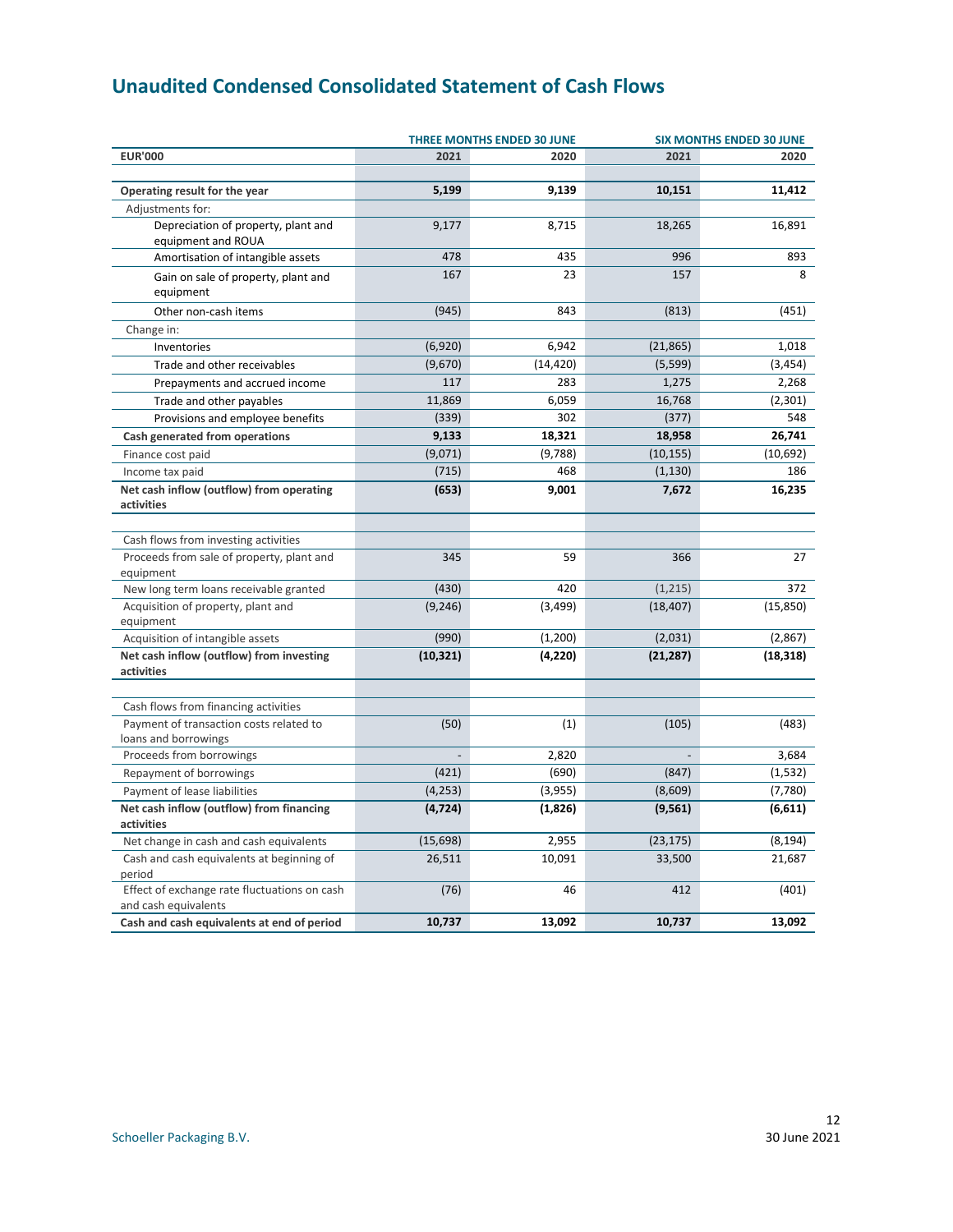### <span id="page-12-0"></span>**Notes to the Unaudited Interim Condensed Consolidated Financial Statements**

#### **1. General information**

SCHOELLER PACKAGING B.V. ("SP" or "the Company") is a company limited by shares incorporated and domiciled in the Netherlands, having its statutory seat in Amsterdam. The address of the Company's registered office is Taurusavenue 35, 2132 LS, Hoofddorp. Schoeller Packaging B.V. was incorporated on 25 October 2019.

Schoeller Packaging B.V. was established on 30 June 2019 and is registered with the Dutch Commercial Register under number 75962357. The Company received the shares in Schoeller Allibert Group B.V. as part of a share premium contribution from Schoeller Packaging Holding B.V. After this transaction, Schoeller Allibert Group B.V. is a wholly owned subsidiary of the Company.

Because the Company did not exist prior to 30 June 2019, no consolidated financial information was prepared by the Company for the period before that date. The financial information before 30 June 2019 was derived from the consolidated financial statements of Schoeller Allibert Group B.V. and its direct and indirect subsidiaries. The Company is the continuation of the operations of Schoeller Allibert Group B.V. as the business is transferred to the Company in common control transaction. This transaction was primarily created to facilitate the refinancing of the Senior Secure Notes.

Schoeller Packaging B.V. is a wholly owned subsidiary of Schoeller Packaging Holding B.V., a company incorporated in the Netherlands that is owned 70% by BCP IV RTP Holdings Ltd., ultimately 100% held by Brookfield Asset Management Inc., and 30% by Schoeller Industries B.V., a company incorporated in the Netherlands that is active in supply chain systems.

The Company and its direct and indirect subsidiaries are collectively referred to as the 'Group', and individually as "Group entities". The Group is primarily involved in developing, producing and selling plastic returnable transport packaging solutions.

#### **2. Basis of Preparation**

The interim financial information for the Second quarter ended 30 June 2021 has been prepared on a going concern basis and in accordance with IAS 34 'Interim financial reporting' as adopted by the European Union. The interim condensed consolidated financial statements are presented in in euros and rounded to the nearest thousand, unless otherwise stated. The interim condensed consolidated financial statements do not include all the information and disclosures required in the complete set of annual financial statements and should be read in conjunction with the audited Annual Report of Schoeller Packaging B.V.for the year ended 31 December 2020, which have been prepared in accordance with International Financial Reporting Standards as adopted by the European Union (IFRS).

#### **3. Going concern**

In Q2 2021, the Group increased its revenue by EUR 7.8 million, however, the Group registered a net loss for the quarter of EUR 2.0 million, negative working capital of EUR 8.0 million and negative equity of EUR 112.4 million which should be carefully considered when considering the entity's ability to continue as a going concern. In spite of this, the Group has taken several measures and has reported improvements in its performance that will ensure the Company's future.

Even in the unsettled economic climate as an impact of the pandemic, the Group managed to benefit from clients that operate in sectors that have been positively impacted by the pandemic. The Group managed to keep all operations going in spite of the Covid-19 environment and minimal government grants were received by some of the entities of the Group.

The Group has a stable financing structure provided by senior secured notes due in 2024, a solid cash position of EUR 10.7 million as at 30 June 2021 and access to a EUR 30 million revolving credit facility. Furthermore, the Group has access to a credit facility of up to EUR 65 million from its shareholder Brookfield, subject to shareholder consent, of which EUR 9.7 million including capitalized and accrued interest was drawn as per 30 June 2021.

#### **4. Auditor involvement**

The content of this interim financial report has not been audited by our external auditor Deloitte.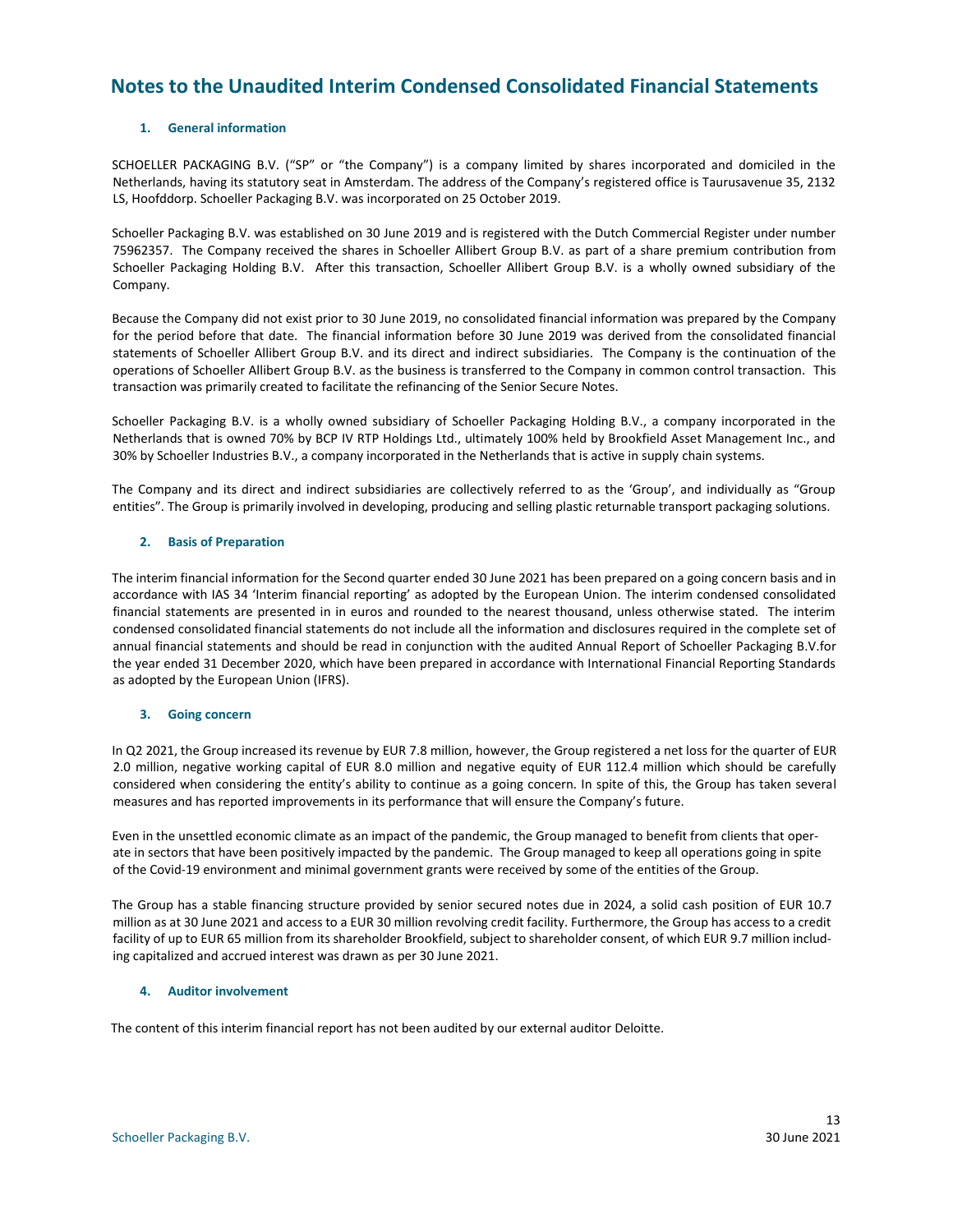#### **5. Accounting policies**

The accounting policies applied are consistent with those applied in the audited Annual Financial Report 2020 of Schoeller Packaging B.V., except for the adoption of new and amended standards.

#### Other standards and interpretations

There are no other standards that are not yet effective and that would be expected to have a material impact on the entity in the current or future reporting periods and on foreseeable future transactions.

#### **6. Critical accounting estimates and judgments**

The preparation of condensed consolidated interim financial statements in accordance with generally accepted accounting principles under IAS 34 requires the Group to make estimates, judgments and assumptions that may affect the reported amounts of assets, liabilities, revenue and expenses and the disclosure of contingent assets and liabilities in the condensed consolidated interim financial statements. Estimates and judgments are continually evaluated and are based on historical experience and other factors, including expectations of future events that are believed to be reasonable under the circumstances.

The resulting accounting estimates will, by definition, rarely equal the related actual results. Actual results may differ significantly from these estimates, the effect of which is recognized in the period in which the facts that give rise to the revision become known.

In preparing these third quarter condensed consolidated interim financial statements, the significant judgments made by the Management in applying the Group's accounting policies and the key sources of estimation uncertainty, were the same as those that applied to the audited Annual Financial Report 2020 of Schoeller Packaging B.V.

#### **7. Financial risk management**

The Group's operations and financial results are subject to various risks and uncertainties that could adversely affect its business, financial position, results of operations and cash flows. The Group's risk management objectives and policies are consistent with those disclosed in the audited Annual Financial Report 2020 of Schoeller Packaging B.V.

The Group operates internationally and generates foreign currency exchange risks arising from future commercial transactions, recognized assets and liabilities, investments and divestments in foreign currencies other than the Euro, the Group's reporting currency. The main exchange rates are shown below:

|               |                | 2021               |                  | 2020    |                    |                  |  |  |
|---------------|----------------|--------------------|------------------|---------|--------------------|------------------|--|--|
|               | June           | <b>Three Month</b> | <b>Six Month</b> | June    | <b>Three Month</b> | <b>Six Month</b> |  |  |
|               | <b>Closing</b> | Average            | Average          | Closing | Average            | Average          |  |  |
| British pound | 0.8581         | 0.8622             | 0.8654           | 0.9124  | 0.8937             | 0.8766           |  |  |
| US dollar     | 1.1884         | 1.2054             | 1.2023           | 1.1198  | 1.1068             | 1.1031           |  |  |
| Swiss franc   | 1.0980         | 1.0987             | 1.0968           | 1.0651  | 1.0643             | 1.0637           |  |  |

Revenues and expenses are translated to Euro at the average exchange rate for the applicable period for inclusion in the condensed consolidated interim financial statements. The business generates substantial revenues, expenses and liabilities in jurisdictions outside the Euro zone.

For the six months ended 30 June 2021, approximately 59% of revenue was generated by operations inside the Euro zone. Consequently the translation risk of non-Euro results to the Euro is the most significant currency risk. Currency fluctuations of especially the US dollar and British pound could materially affect the consolidated Group results. Translation risks of non-Euro equity positions in the Group are not hedged.

The Group's companies are also exposed to foreign currency transactional risks on revenues and expenses that are denominated in a currency other than the respective functional currencies of the Group's entities. The Group tries to mitigate the risks of transactional currency exposures by natural hedges. The Group may use forward exchange contracts or currency swaps to hedge forecasted foreign exchange cash flow transactions.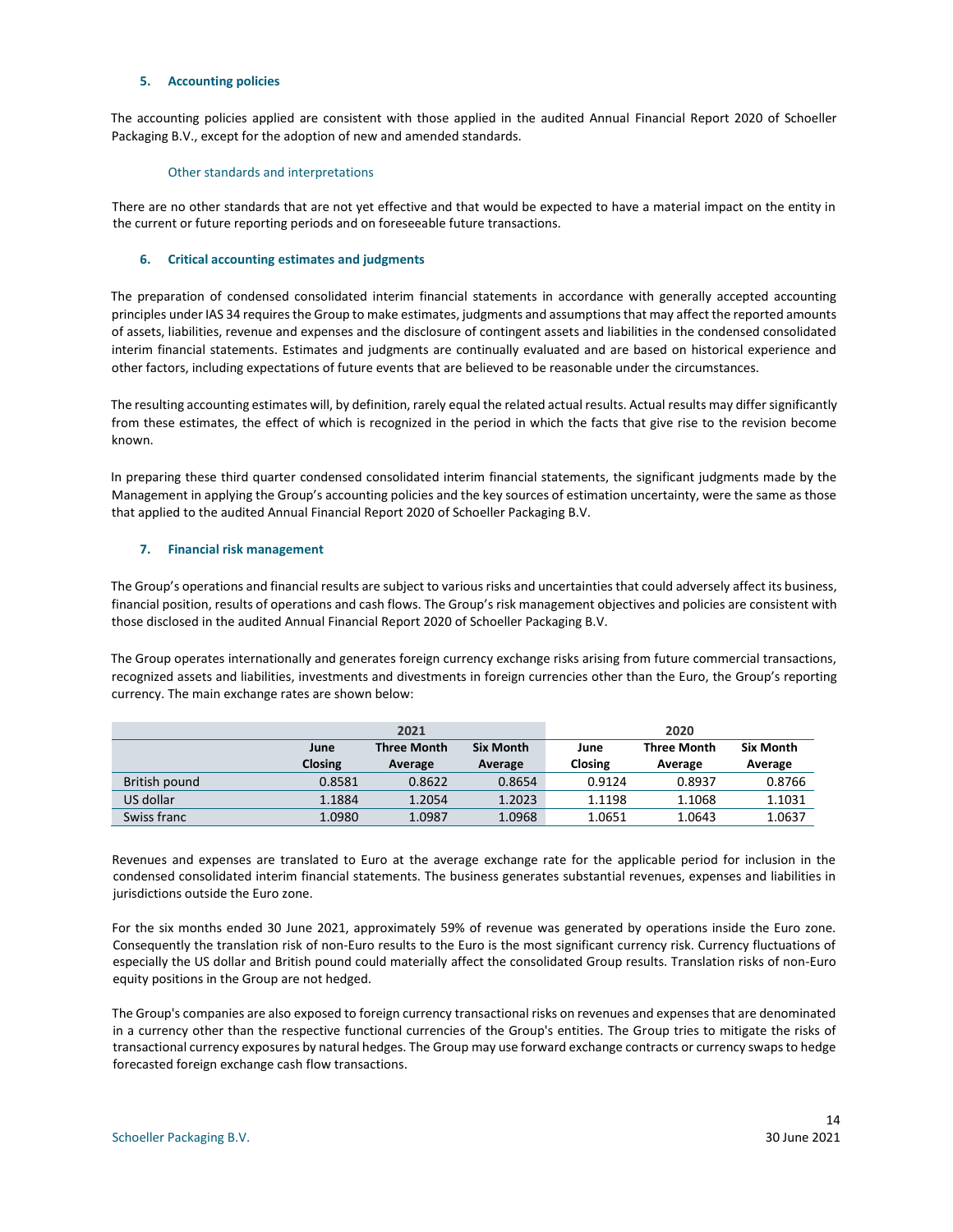#### **8. Revenue**

|                   |         | <b>THREE MONTHS ENDED 30 JUNE</b> | <b>SIX MONTHS ENDED 30 JUNE</b> |           |  |
|-------------------|---------|-----------------------------------|---------------------------------|-----------|--|
| <b>EUR'000</b>    | 2021    | 2020                              | 2021                            | 2020      |  |
|                   |         |                                   |                                 |           |  |
| Sales of goods    | 130.627 | 123.304                           | 246.972                         | 231,360   |  |
| Services rendered | 12.053  | $*11.406$                         | 24.055                          | $*24.271$ |  |
| Revenue           | 142,680 | 134.710                           | 271,027                         | 255,631   |  |

\*Figures are restated following a re-measurement of principal versus agent accounting for a customer contract. In 2020, a customer contract has been re-assessed and contrary to prior year when it was treated under the assumption that the Group is a principal, it has been deemed that the Group acts as an agent under IFRS 15 guidance.

#### **9. Segment Information**

The Board of Directors ("BoD"), comprised of executive and non-executive directors, are responsible for allocating resources and assessing performance of the operating segments. This BoD has been identified as the chief operating decision-maker that makes strategic decisions. The operating segments are based on the information reviewed by the Board of Directors for the purposes of allocating resources and assessing performance.

The BoD considers the business primarily from a geographic perspective. The production and sale of Returnable Transport Packaging ("RTP") products' performance per region, also called the Manufacturing business is key. Smaller segments that are not meeting the aggregation criteria or individual reporting thresholds are all reported in "All Other Segments".

Sales between segments are carried out at arm's length. The revenue from external parties reported to the Board of Directors is measured in a manner consistent with that in the statement of profit or loss.

Due to the fact that no balance sheet measures per operating segment are included in the information regularly reviewed by the BoD, no measures on assets per segment are disclosed in First Quarter condensed consolidated interim financial statements.

|                                              |                           |                   |                    |            | <b>THREE MONTHS ENDED 30 JUNE 2021</b> |                     |              |  |
|----------------------------------------------|---------------------------|-------------------|--------------------|------------|----------------------------------------|---------------------|--------------|--|
| <b>EUR'000</b>                               | <b>Northern</b><br>Europe | Central<br>Europe | Southern<br>Europe | <b>USA</b> | All other<br><b>Segments</b>           | <b>Eliminations</b> | <b>Total</b> |  |
|                                              |                           |                   |                    |            |                                        |                     |              |  |
| Total segment revenue                        | 39,668                    | 61,473            | 34.116             | 20,385     | 18,812                                 | (31, 774)           | 142,680      |  |
| Inter-segment revenue                        | (12, 342)                 | (8,390)           | (6, 372)           | (2)        | (4,668)                                | 31,774              |              |  |
| <b>Total revenue from external customers</b> | 27,326                    | 53,083            | 27,745             | 20.383     | 14,144                                 | $\blacksquare$      | 142,680      |  |
|                                              |                           |                   |                    |            |                                        |                     |              |  |
| <b>Operating result</b>                      | (87)                      | 3,675             | (531)              | 1,184      | 957                                    | -                   | 5,199        |  |
| Other                                        |                           |                   |                    |            |                                        |                     |              |  |
| Net finance cost                             |                           |                   |                    |            |                                        |                     | (6, 677)     |  |
| Income tax expense                           |                           |                   |                    |            |                                        |                     | (506)        |  |
| Profit (loss) for the period                 | (1,984)                   |                   |                    |            |                                        |                     |              |  |

The segment results for the three months ended 30 June 2021 and 2020 are as follows:

|                                              |                           |                   |                    |            | <b>THREE MONTHS ENDED 30 JUNE 2020</b> |                              |              |  |  |
|----------------------------------------------|---------------------------|-------------------|--------------------|------------|----------------------------------------|------------------------------|--------------|--|--|
| <b>EUR'000</b>                               | Northern<br><b>Europe</b> | Central<br>Europe | Southern<br>Europe | <b>USA</b> | All other<br><b>Segments</b>           | Eliminations                 | <b>Total</b> |  |  |
|                                              |                           |                   |                    |            |                                        |                              |              |  |  |
| Total segment revenue                        | 41,368                    | 58,460            | 33,445             | 13,388     | *10.371                                | (22,051)                     | 134,710      |  |  |
| Inter-segment revenue                        | (8,581)                   | (7, 272)          | (6, 198)           |            |                                        | 22,051                       |              |  |  |
| <b>Total revenue from external customers</b> | 32,787                    | 51,188            | 27,246             | 13,388     | 10.371                                 | $\overline{\phantom{0}}$     | 134,710      |  |  |
|                                              |                           |                   |                    |            |                                        |                              |              |  |  |
| <b>Operating result</b>                      | 3,642                     | 3,058             | 925                | (316)      | 1,829                                  | $\qquad \qquad \blacksquare$ | 9,138        |  |  |
| Other                                        |                           |                   |                    |            |                                        |                              | 10           |  |  |
| Net finance cost                             |                           |                   |                    |            |                                        |                              | (4, 875)     |  |  |
| Income tax expense                           |                           |                   |                    |            |                                        |                              | (1, 355)     |  |  |
| Profit (loss) for the period                 |                           |                   |                    |            |                                        |                              | 2,898        |  |  |

**\***Figures are restated following a re-measurement of principal versus agent accounting for a customer contract. In 2020, a customer contract has been re-assessed and contrary to prior year when it was treated under the assumption that the Group is a principal, it has been deemed that the Group acts as an agent under IFRS 15 guidance.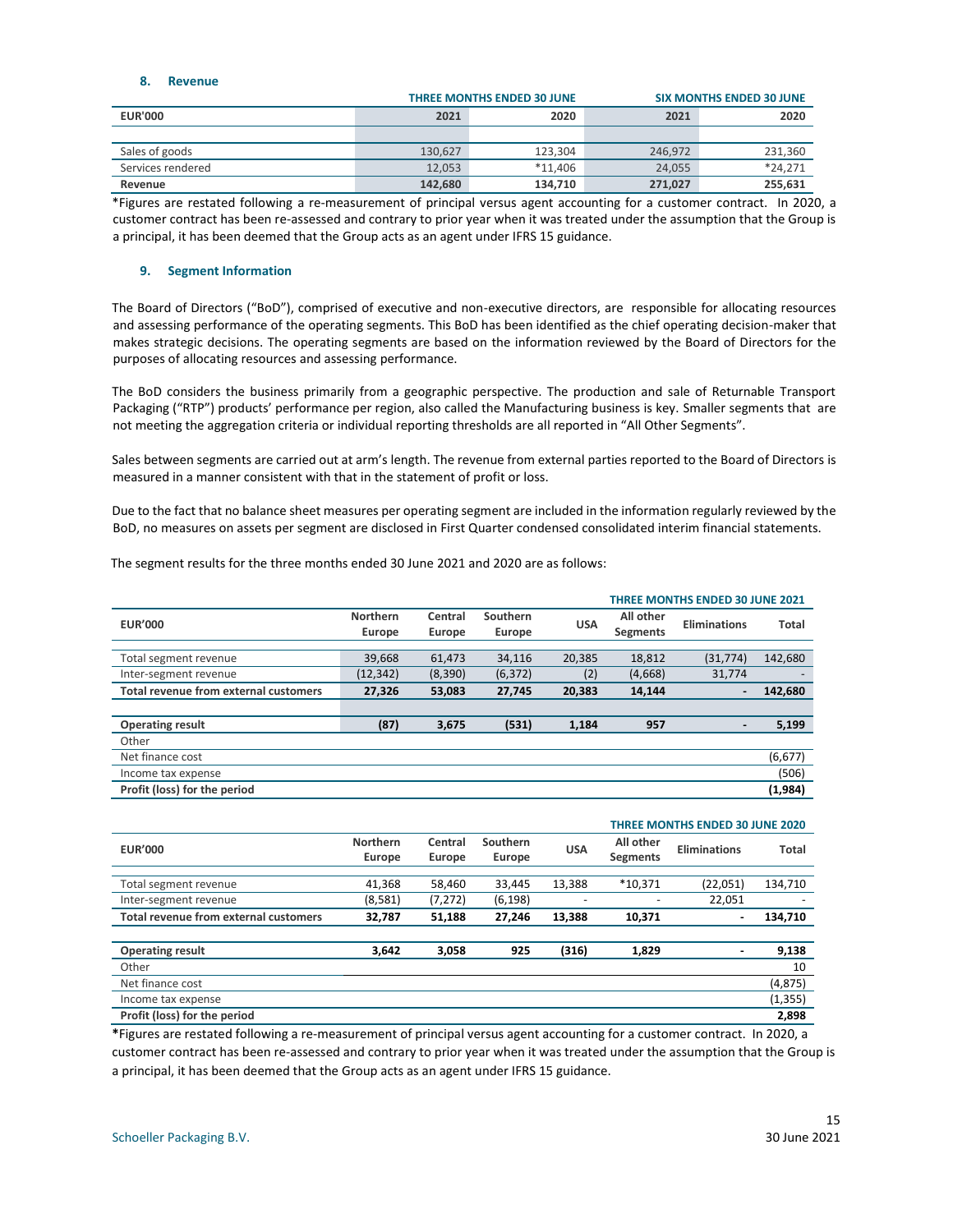The segment results for the six months ended 30 June2021 and 2020 are as follows:

|                                              | <b>SIX MONTHS ENDED 30 JUNE 2021</b> |                   |                    |            |                              |                |           |  |
|----------------------------------------------|--------------------------------------|-------------------|--------------------|------------|------------------------------|----------------|-----------|--|
| <b>EUR'000</b>                               | Northern<br>Europe                   | Central<br>Europe | Southern<br>Europe | <b>USA</b> | All other<br><b>Segments</b> | Eliminations   | Total     |  |
| Total segment revenue                        | 72,593                               | 112,821           | 63.597             | 41,911     | 34,608                       | (54, 503)      | 271,027   |  |
| Inter-segment revenue                        | (20, 417)                            | (13, 526)         | (13, 390)          | (7)        | (7, 163)                     | 54,503         |           |  |
| <b>Total revenue from external customers</b> | 52,176                               | 99,295            | 50,207             | 41.904     | 27,445                       | $\blacksquare$ | 271,027   |  |
|                                              |                                      |                   |                    |            |                              |                |           |  |
| <b>Operating result</b>                      | 1,981                                | 5,198             | (1, 410)           | 2,580      | 1,802                        | $\overline{a}$ | 10,151    |  |
| Other                                        |                                      |                   |                    |            |                              |                | (1)       |  |
| Net finance cost                             |                                      |                   |                    |            |                              |                | (13, 154) |  |
| Income tax expense                           |                                      |                   |                    |            |                              | (1, 352)       |           |  |
| Profit (loss) for the period                 | (4, 356)                             |                   |                    |            |                              |                |           |  |

|                                       |                 |          |          |            | <b>SIX MONTHS ENDED 30 JUNE 2020</b> |                     |              |  |  |
|---------------------------------------|-----------------|----------|----------|------------|--------------------------------------|---------------------|--------------|--|--|
| <b>EUR'000</b>                        | <b>Northern</b> | Central  | Southern | <b>USA</b> | All other                            | <b>Eliminations</b> | <b>Total</b> |  |  |
|                                       | Europe          | Europe   | Europe   |            | <b>Segments</b>                      |                     |              |  |  |
|                                       |                 |          |          |            |                                      |                     |              |  |  |
| Total segment revenue                 | 77,700          | 114.204  | 63.626   | 26.277     | *25.072                              | (51, 247)           | 255,631      |  |  |
| Inter-segment revenue                 | (18, 744)       | (12,502) | (14,654) | (100)      | (5, 248)                             | 51,247              |              |  |  |
| Total revenue from external customers | 58.956          | 101,703  | 48.972   | 26,176     | 19,824                               | $\blacksquare$      | 255,631      |  |  |
|                                       |                 |          |          |            |                                      |                     |              |  |  |
| <b>Operating result</b>               | 4,321           | 6,521    | (279)    | 928        | 80                                   | ٠                   | 11,411       |  |  |
| Other                                 |                 |          |          |            |                                      |                     | (10)         |  |  |
| Net finance cost                      |                 |          |          |            |                                      |                     | (10, 764)    |  |  |
| Income tax expense                    |                 |          |          |            |                                      |                     | (1, 458)     |  |  |
| Profit (loss) for the period          |                 |          |          |            |                                      |                     | (820)        |  |  |
|                                       |                 |          |          |            |                                      |                     |              |  |  |

**\***Figures are restated following a re-measurement of principal versus agent accounting for a customer contract. In 2020, a customer contract has been re-assessed and contrary to prior year when it was treated under the assumption that the Group is a principal, it has been deemed that the Group acts as an agent under IFRS 15 guidance.

#### **10. Net finance cost**

|                                          |          | <b>THREE MONTHS ENDED 30 JUNE</b> | <b>SIX MONTHS ENDED 30 JUNE</b> |           |  |
|------------------------------------------|----------|-----------------------------------|---------------------------------|-----------|--|
| <b>EUR'000</b>                           | 2021     | 2020                              | 2021                            | 2020      |  |
|                                          |          |                                   |                                 |           |  |
| Interest income on loans and receivables | 46       | 34                                | 94                              | 84        |  |
| Net foreign exchange gain                |          | 1,191                             |                                 | 1,521     |  |
| <b>Finance income</b>                    | 46       | 1,226                             | 94                              | 1,605     |  |
|                                          |          |                                   |                                 |           |  |
| Interest expense on borrowings           | (4,862)  | (4,871)                           | (9,868)                         | (9, 913)  |  |
| Amortisation deferred financing fees     | (504)    | (604)                             | (992)                           | (1,265)   |  |
| Net foreign exchange loss                | (582)    |                                   | (853)                           |           |  |
| Other financial expenses                 | (776)    | (626)                             | (1, 533)                        | (1, 191)  |  |
| <b>Finance expense</b>                   | (6, 724) | (6, 101)                          | (13, 248)                       | (12, 369) |  |
|                                          |          |                                   |                                 |           |  |
| Net finance expense                      | (6, 677) | (4, 875)                          | (13, 154)                       | (10, 764) |  |

Net finance expense for the three months ended 30 June 2021 was EUR 6,677 thousand (expense for the three months ended 30 June 2020: EUR 4,875 thousand). The FX loss is higher than last year.

The net foreign exchange results are mainly attributable to the fluctuations of the Euro against the US dollar, British pound, Swiss franc, Polish zloty and Swedish krona.

#### **11. Income tax expense**

Income tax expense/income is recognized based on management's estimate of the average annual income tax rate expected for the full financial year. The total income tax expense for the six months ended 30 June 2021 amounted EUR 1,352 thousand (six months ended 30 June 2020 income tax expense: EUR 1,458 thousand).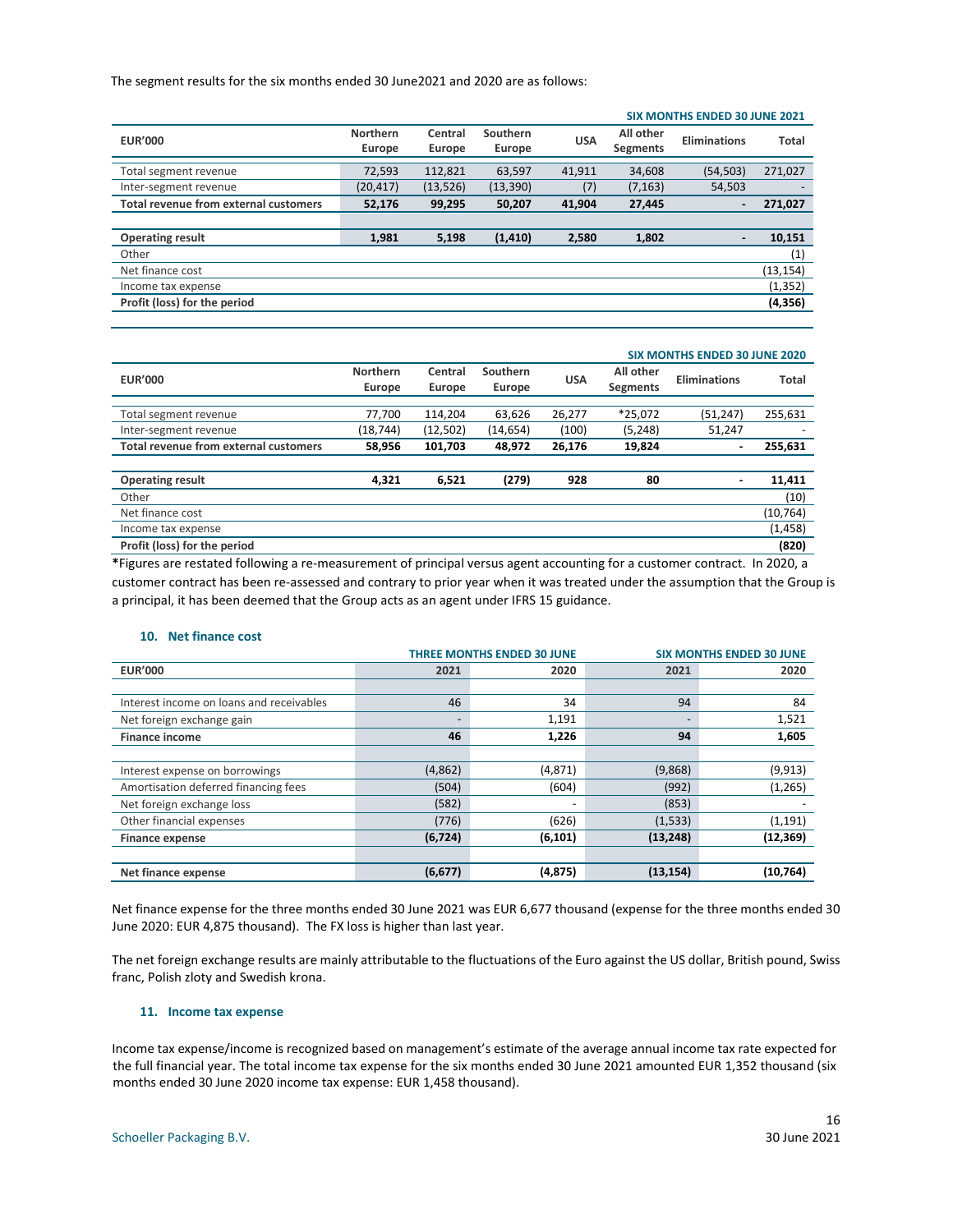#### **12. Loans and borrowings**

The carrying amounts of loans and borrowings are as follows:

|                                                     | <b>AS AT 30 JUNE</b><br><b>AS AT 31 DECEMBER</b> |                 |              |         |                 |              |
|-----------------------------------------------------|--------------------------------------------------|-----------------|--------------|---------|-----------------|--------------|
|                                                     |                                                  |                 | 2021         |         |                 | 2020         |
| <b>EUR'000</b>                                      | Current                                          | Non-<br>current | <b>Total</b> | Current | Non-<br>current | <b>Total</b> |
|                                                     |                                                  |                 |              |         |                 |              |
| Senior secured note                                 |                                                  | 250.000         | 250,000      |         | 250.000         | 250,000      |
| Deferred financing costs                            |                                                  | (4, 551)        | (4, 551)     |         | (5,509)         | (5,509)      |
| Senior secured note at amortised cost               |                                                  | 245.449         | 245.449      |         | 244.491         | 244,491      |
| Other credit institutions                           | 1,653                                            | 20,938          | 22,590       | 1,380   | 22,198          | 23,578       |
| Shareholder credit facility (incl accrued interest) |                                                  | 9.669           | 9,669        |         | 9,192           | 9,192        |
| Lease liabilities                                   | 15,674                                           | 31,654          | 47,329       | 14,996  | 35,42           | 50,418       |
| Deferred financing costs                            |                                                  | (190)           | (190)        |         | (118)           | (118)        |
| <b>Total loans and borrowings</b>                   | 17,327                                           | 307,520         | 324,847      | 16,375  | 311,185         | 327,560      |

#### Movements during the period

#### Senior Secured Notes and the Guarantors

On 25 October 2020, the Group issued EUR 250,000 thousand 6.375% Senior Secured Notes due in 2024. Interest on the Notes is paid semi-annually in arrears on 1 May and 1 November of each year and accrues at a rate equal to 6.375% per annum. The maturity date of the notes is 1 November 2024. The Notes are listed and permitted to deal with at The Channel Island Securities Exchange Authority Limited.

The Notes are the Group's general senior obligations and rank pari passu in right of payment with any existing and future obligations that are not subordinated in right of payment to the Notes, including the revolving credit facility. No financial covenants apply to the Notes unless a change of control occurs.

The Notes are guaranteed on a senior secured basis by some of the Group subsidiaries located in the Netherlands, the United Kingdom, France, Germany, Spain, Belgium and the United States (Guarantors) and are secured by first-ranking security interest over the same assets that secure the Revolving Credit Facility (collateral).

We or our affiliates may, at any time and from time to time, seek to retire or purchase our outstanding debt through cash purchases and/or exchanges for equity or debt, in open-market purchases, privately negotiated transactions or otherwise. Such repurchases or exchanges, if any, will be upon such terms and at such prices as we may determine, and will depend on prevailing market conditions, our liquidity requirements, contractual restrictions and other factors. The amounts involved may be material.

Total loans and borrowings decreased by EUR 2.7 million to EUR 324.8 million, mainly due to lower lease liabilities.

As at 30 June 2021, EUR 14.8 million was drawn against the revolving credit facility (31 December 2020: EUR 1.6 million).

#### **13. Provisions**

| <b>EUR'000</b>                        | Restructuring            | <b>Claims</b> | <b>Total</b> |
|---------------------------------------|--------------------------|---------------|--------------|
|                                       |                          |               |              |
| As at 1 January 2021                  | 481                      | 474           | 955          |
| Provisions made during the year*      | $\overline{\phantom{0}}$ | 6             | 6            |
| Provisions used during the year       | (165)                    | (16)          | (181)        |
| Provisions reversed during the year   |                          | (24)          | (24)         |
| Effect of movements in exchange rates | -                        |               |              |
| As at 30 June 2021                    | 316                      | 440           | 756          |
|                                       |                          |               |              |
| Non-current                           | 275                      |               | 275          |
| Current                               | 41                       | 440           | 481          |
| <b>Total provisions</b>               | 316                      | 440           | 756          |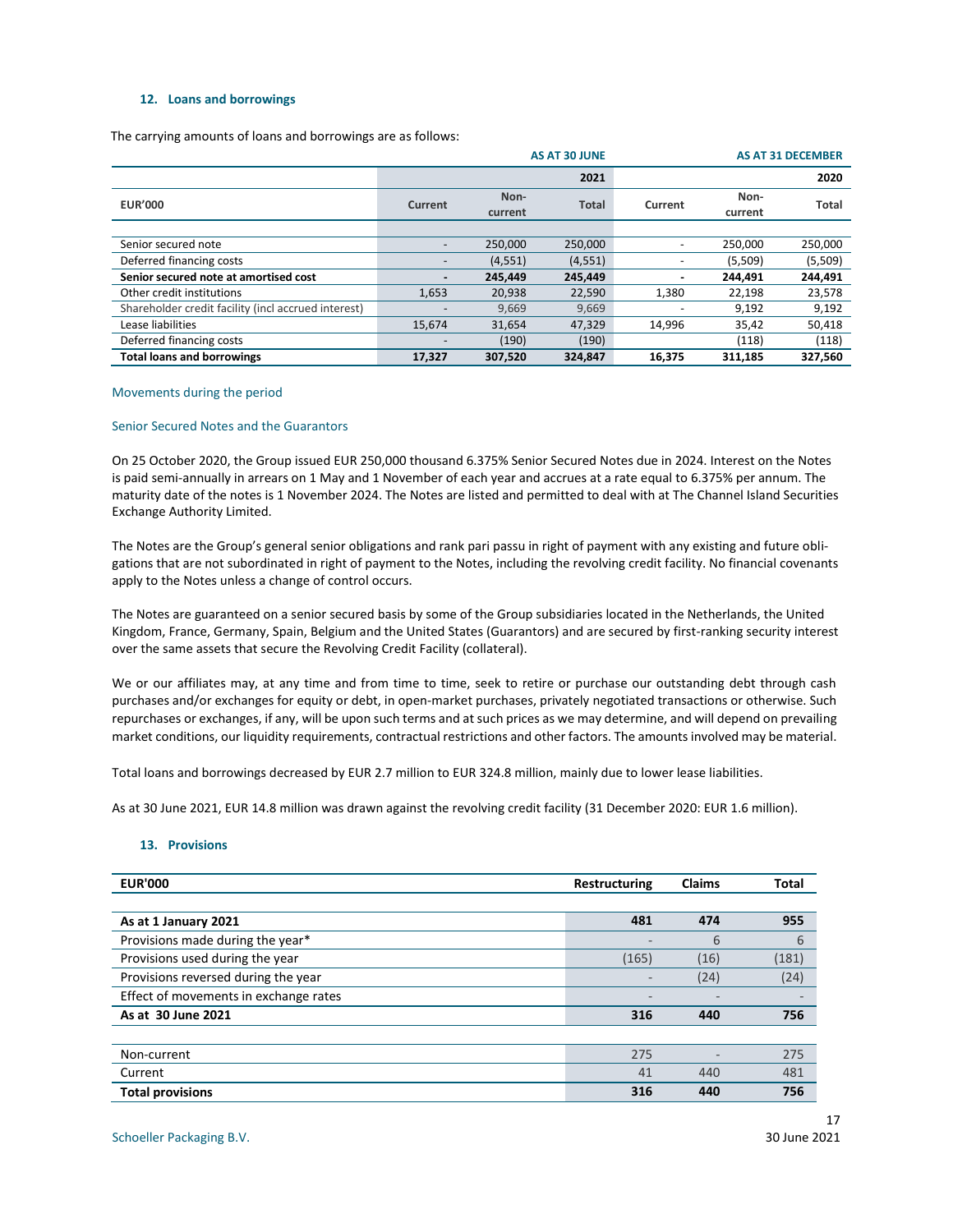| <b>EUR'000</b>                        | <b>Restructuring</b> | <b>Claims</b> | <b>Total</b> |
|---------------------------------------|----------------------|---------------|--------------|
|                                       |                      |               |              |
| As at 1 January 2020                  | 1,238                | 390           | 1,628        |
| Provisions made during the year*      | 76                   | 168           | 244          |
| Provisions used during the year       | (450)                |               | (450)        |
| Provisions reversed during the year   | (383)                | (84)          | (467)        |
| Effect of movements in exchange rates |                      |               | -            |
| As at 31 December 2020                | 481                  | 474           | 955          |
|                                       |                      |               |              |
| Non-current                           | 440                  |               | 440          |
| Current                               | 41                   | 474           | 515          |
| <b>Total provisions</b>               | 481                  | 474           | 955          |

\*part of the severance payments made have been recorded as Employee Benefit Cost (see note 8; and have not been separately reflected in the movement of the provisions.

The economic outflow of non-current provisions is expected to occur within one to three years.

#### Restructuring

The restructuring provision reflects the directors' best estimates of the cost to fulfil internally announced plans. These costs are directly related to the plans and include the cost of employee settlements. It does not include any amount for the future performance of the ongoing businesses concerned.

#### Claims

In Q2 2021, the provision for claims included claims related to disputes with customers.

#### **14. Contingencies**

#### Dutch fiscal unity

The wholly owned subsidiaries established in The Netherlands constitute a tax group for the purpose of corporate income tax together with the shareholder Schoeller Packaging Holding B.V. As a consequence, each Group in the tax group is jointly and severally liable for tax liabilities of the tax entity as a whole. The Group recognises the corporate income tax as if it is solely responsible for its own corporate income tax.

#### **Warranties**

The Group does not provide for warranties, since no major claims have been received or payments made in connection with product warranty issues in recent years. However, contingencies might exist for product warranties, with no material losses expected.

#### Legal proceedings

The Group is involved in some legal proceedings and other claims. In the judgement of management, no losses in excess of provisions made, which would be material in relation to the Group's financial position, are likely to arise in respect of these matters, although their occurrence may have a significant effect on periodic results.

#### **15. Related party transactions**

There have been no changes in the nature of the related party transactions in the six months ended 30 June 2021 as compared to the year ended 31 December 2020.

The Group has a commitment for a EUR 65 million investor facility from entities affiliated with Brookfield Business Partners L.P. As of 30 June 2021, an amount of EUR 7.6m was drawn under this facility and an amount of EUR 2.1 million of interest was accrued on the amount drawn.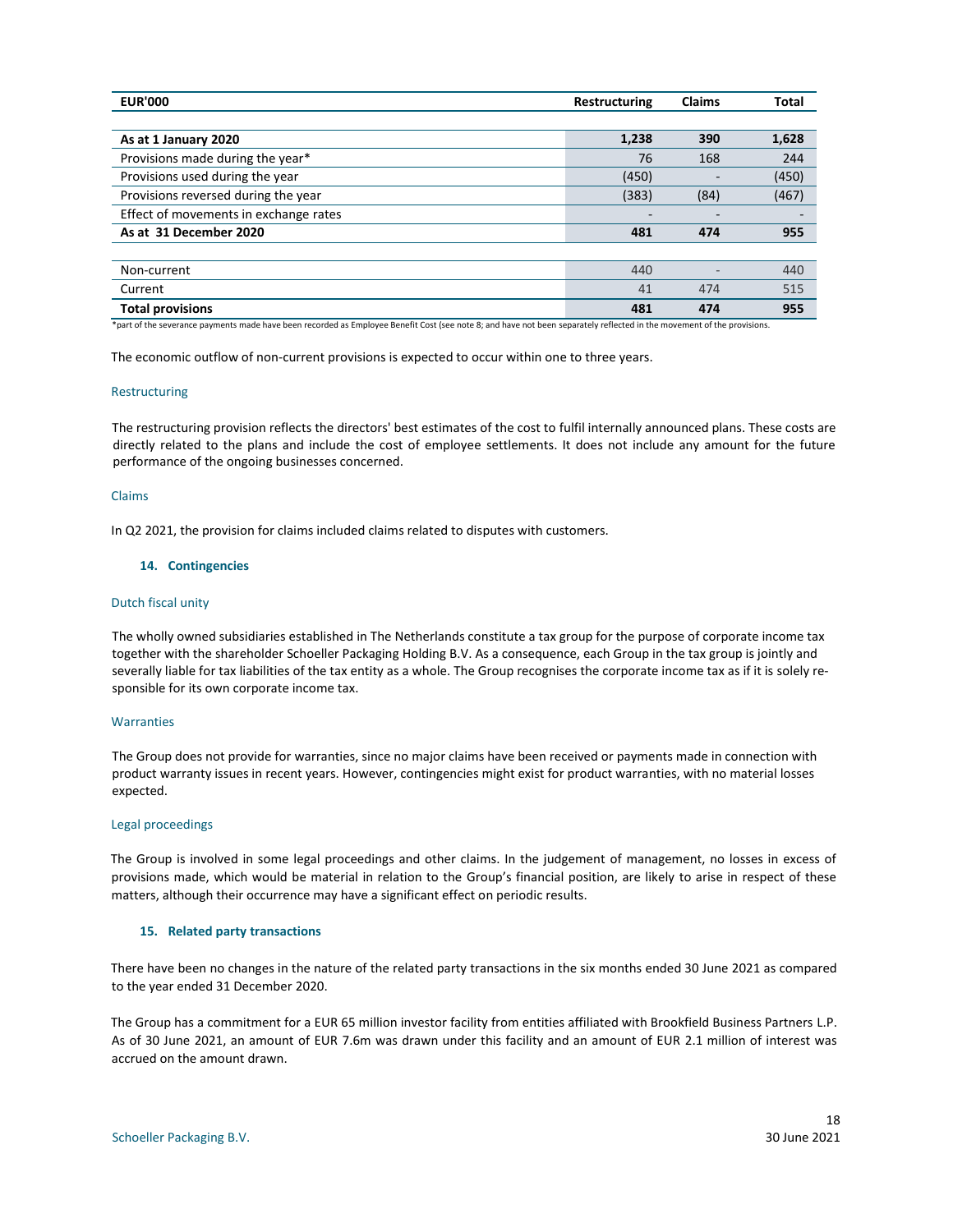#### **16. Seasonality of Operations**

Historically, our business has not been subject to significant seasonality. Many of our end-markets have differing periods of seasonal highs and lows and therefore any seasonal effects in specific end-markets are counterbalanced by the divergent seasonal effects of other end-markets. However, demand for our products tends to peak in the third quarter and in the fourth quarter with a comparative low period early in the first quarter.

#### **17. Fair value of financial instruments**

The fair values of financial assets and liabilities as at 30 June 2021 and 31 December 2020 are as follows.

| AS AT 30 JUNE |                             |                   | AS AT 31 DECEMBER |         |                   |
|---------------|-----------------------------|-------------------|-------------------|---------|-------------------|
|               |                             | 2021              |                   |         | 2020              |
| Carrying      | <b>Fair value</b><br>amount | <b>Fair value</b> | Carrying          |         | Fair value        |
|               |                             | hierarchy         | amount            |         | hierarchy         |
| 250.000       | 260.525                     |                   | 250.000           | 260.938 |                   |
|               |                             |                   |                   |         | <b>Fair value</b> |

We have not added further disclosure on fair value as the carrying value of the other financial instruments are equal to their fair value.

#### **18. Events after the balance sheet date**

There have been no events after the reporting date that require recognition or disclosure in the Financial report for the period ended 30 June 2021. As per the company's performance during the year, there are no material impacts related to Covid-19 pandemic that are foreseen.

Hoofddorp, 29 July 2021